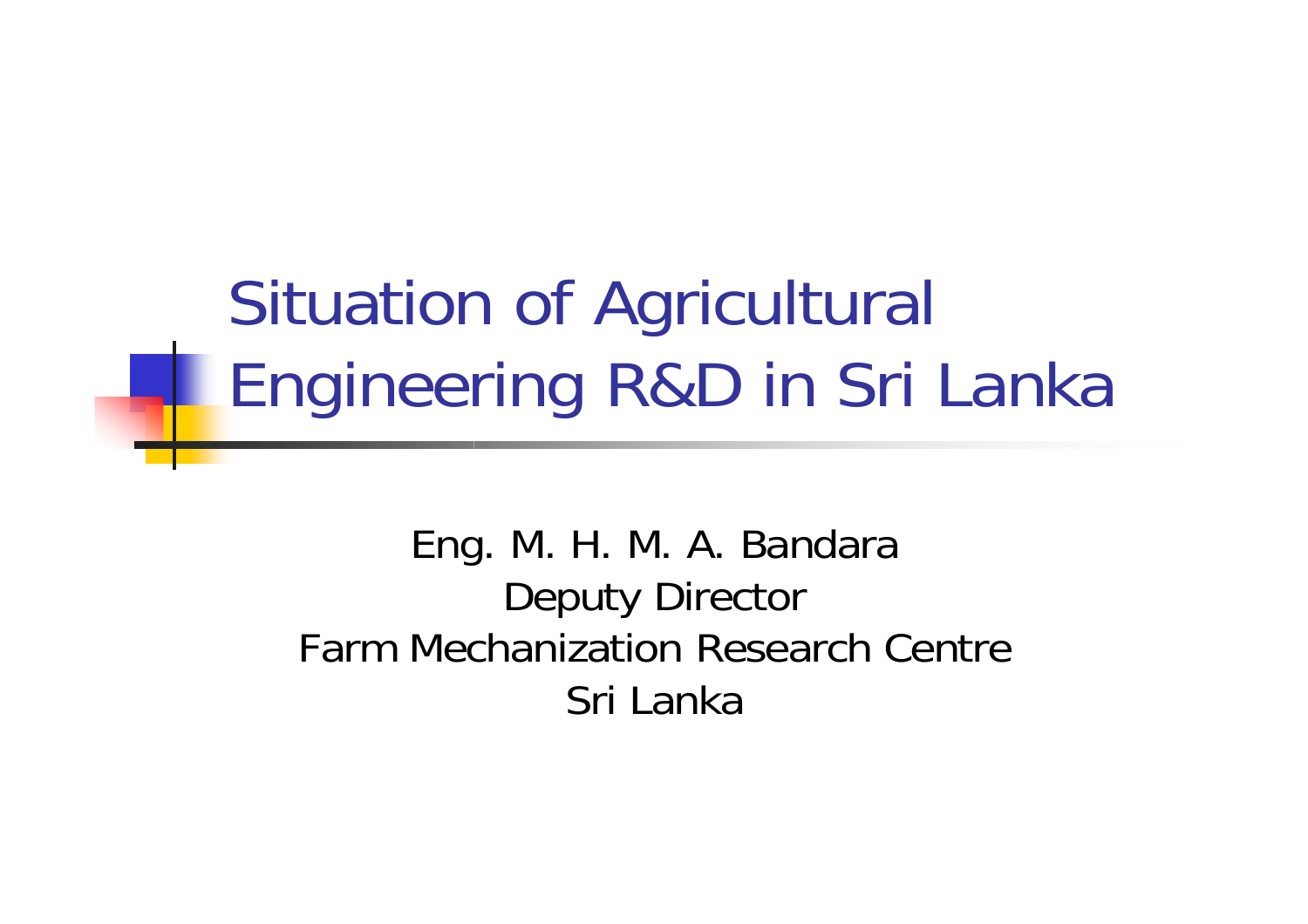### Introduction

- **Service Service** ■ Agriculture plays a dominant role in economy.
- **Agriculture contribution to the GDP** declining.
- **Agriculture is not considered as a** profitable business.
- **Nechanization is not considered as a** priority area.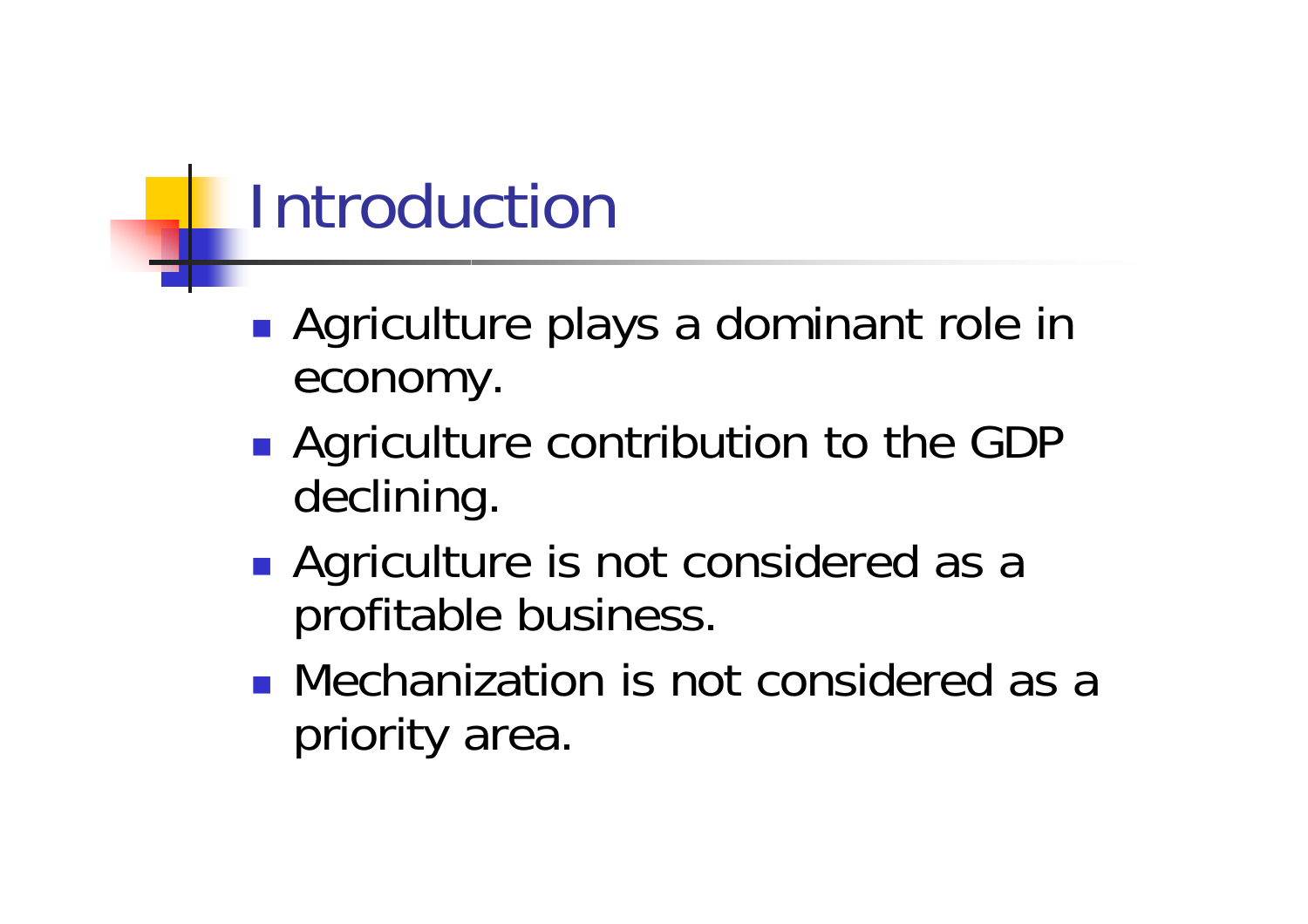# Agriculture Policy

- **Transformation of subsistence** agriculture in to a profitable commercial venture.
- **Diversification, market orientation,** modernization and profitable agro based industries.
- **Incentives for agriculture.**
- **Service Service Social security for the farmer.**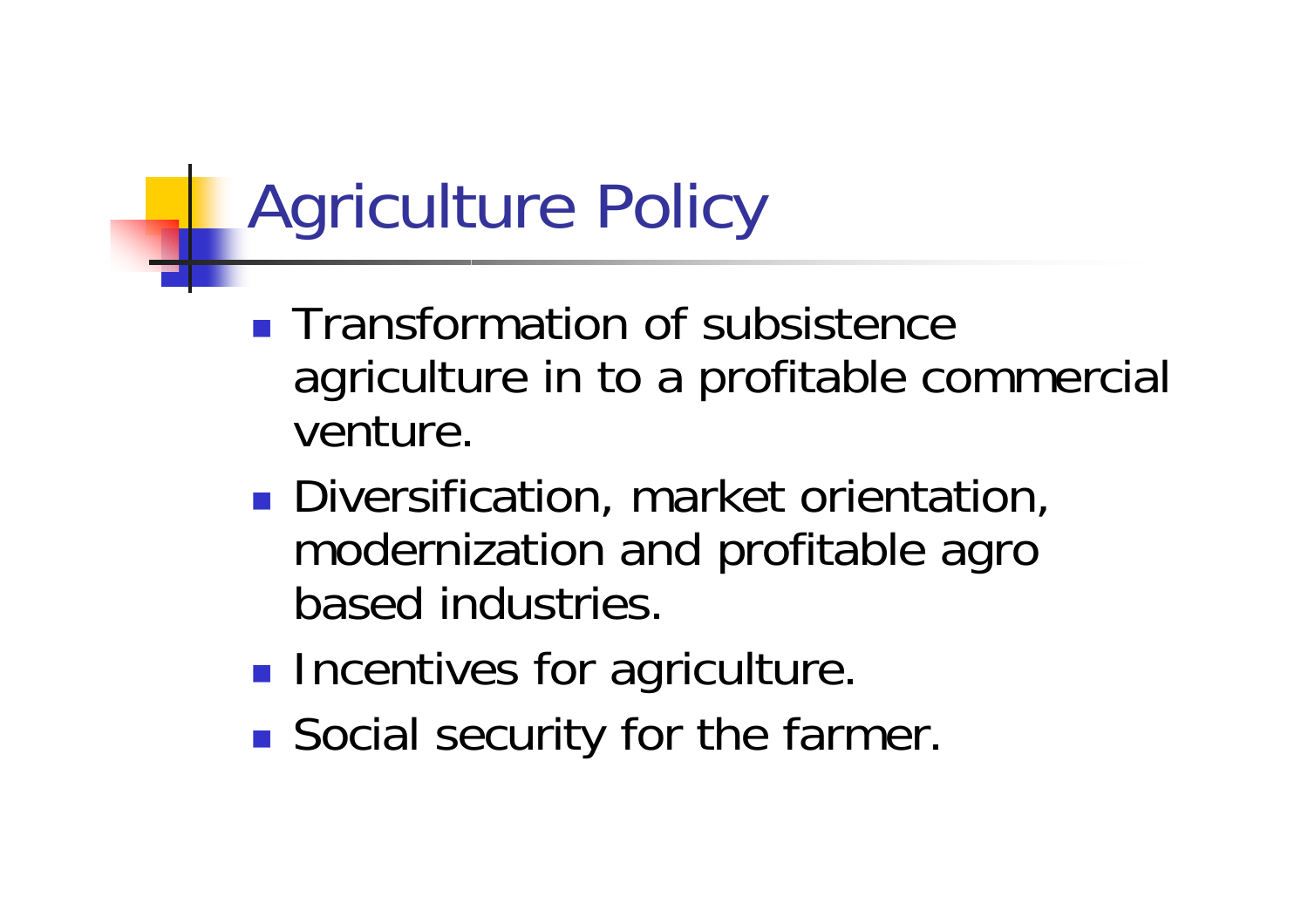## Mechanization Policy

- 1. Mechanize and manage agriculture to improve profitability of agriculture.
- 2. Encourage primary processing and value addition at farm level.
- 3. Promote the formation of agricultural machinery manufacturers and suppliers association.
- 4. Promote private sector to actively engaged in other economic activities in the rural sector.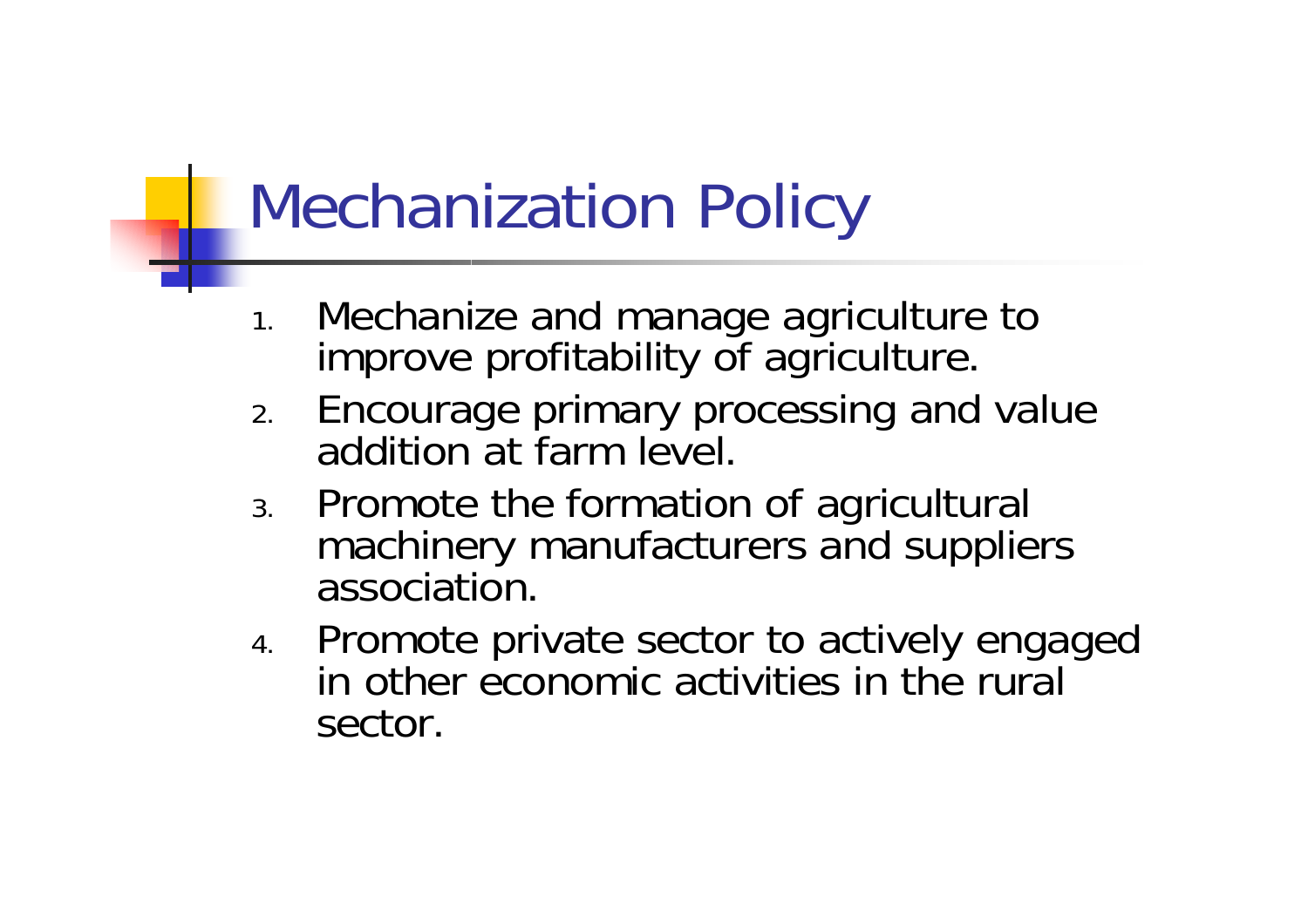- **Establish a reliable an accurate database on** status of agricultural machinery.
- Define standards for all mechanization inputs to assure quality and farmer protection.
- **Allow importation of machinery meeting the** specified standards.
- **Protect local manufacturing industry by** introducing protective tariff system.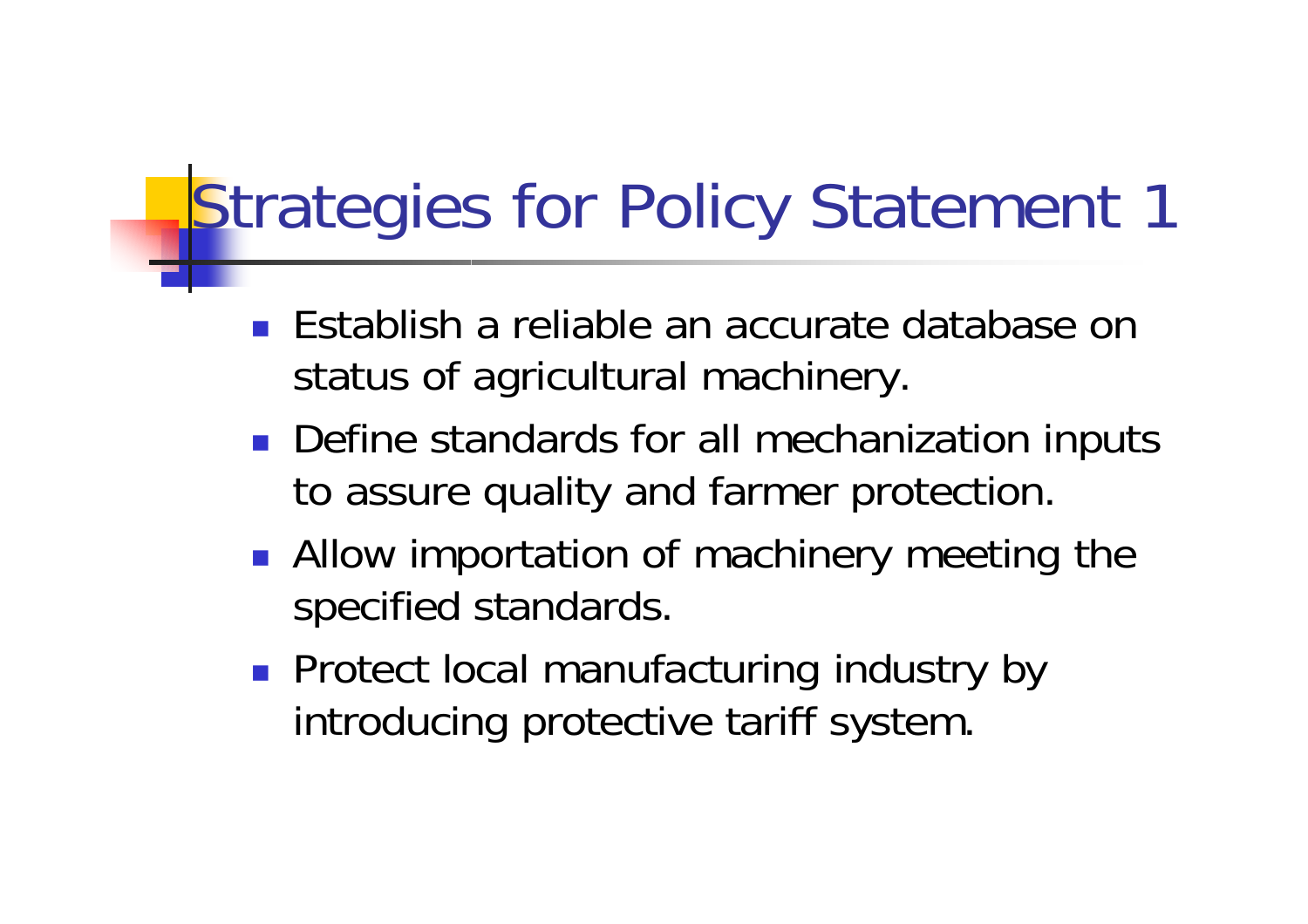- **Provide incentives to private sector in** introducing new technology for sorting, grading and handling at farm level.
- **Organize farmers in to collective action** and to pool their resources.
- **Introduce group credit systems.**
- **Promotion of Agri business insurance.**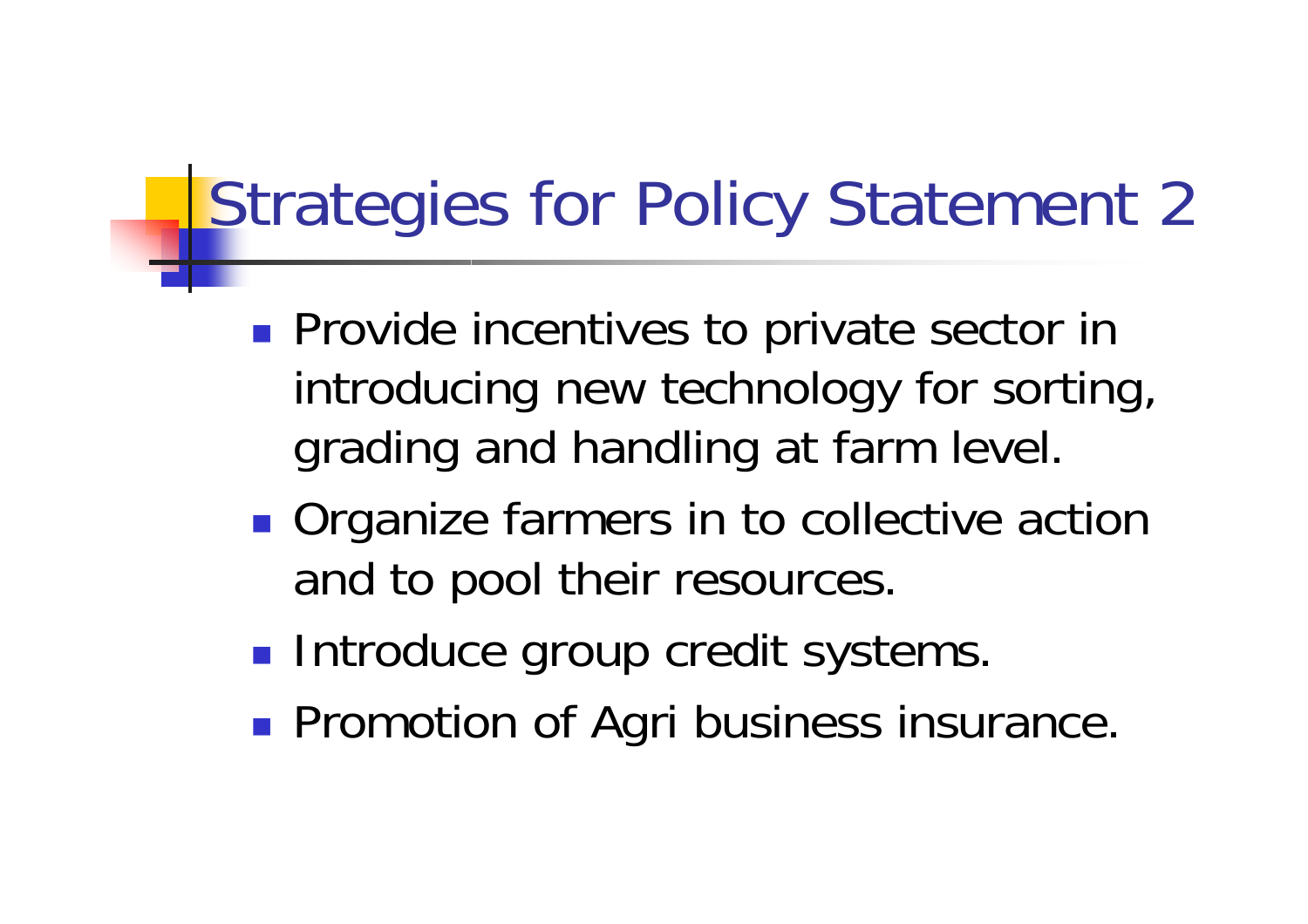- **Encourage supplier of agricultural** machinery to train the end users.
- **Provide vocational training to** agricultural machinery repair and service personnel.
- ■ Establish Sri Lanka Agricultural Technology Secretariat (SLATS)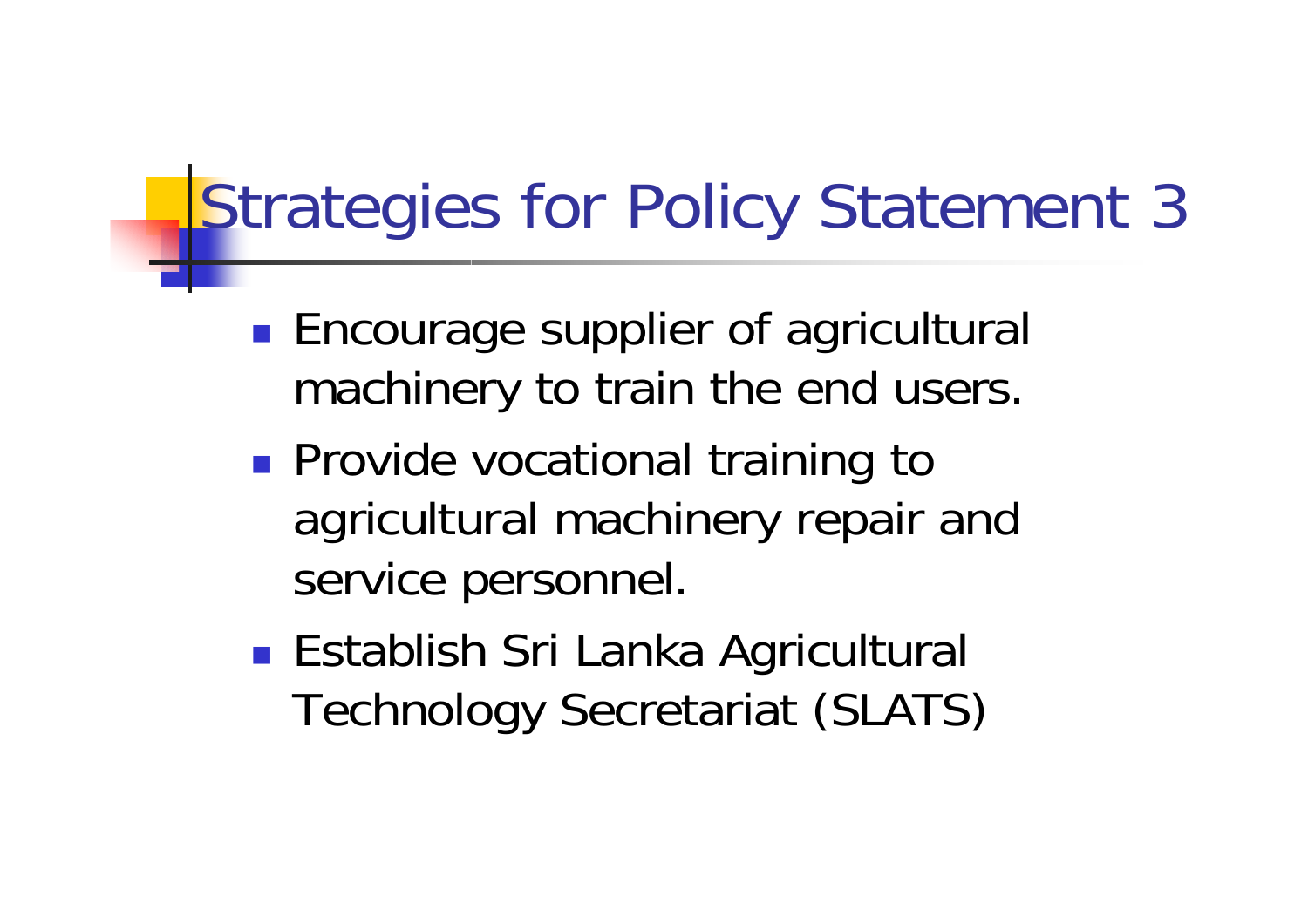- Granting tax concessions to those generating rural economic activities.
- **Improve rural infrastructure facilities.**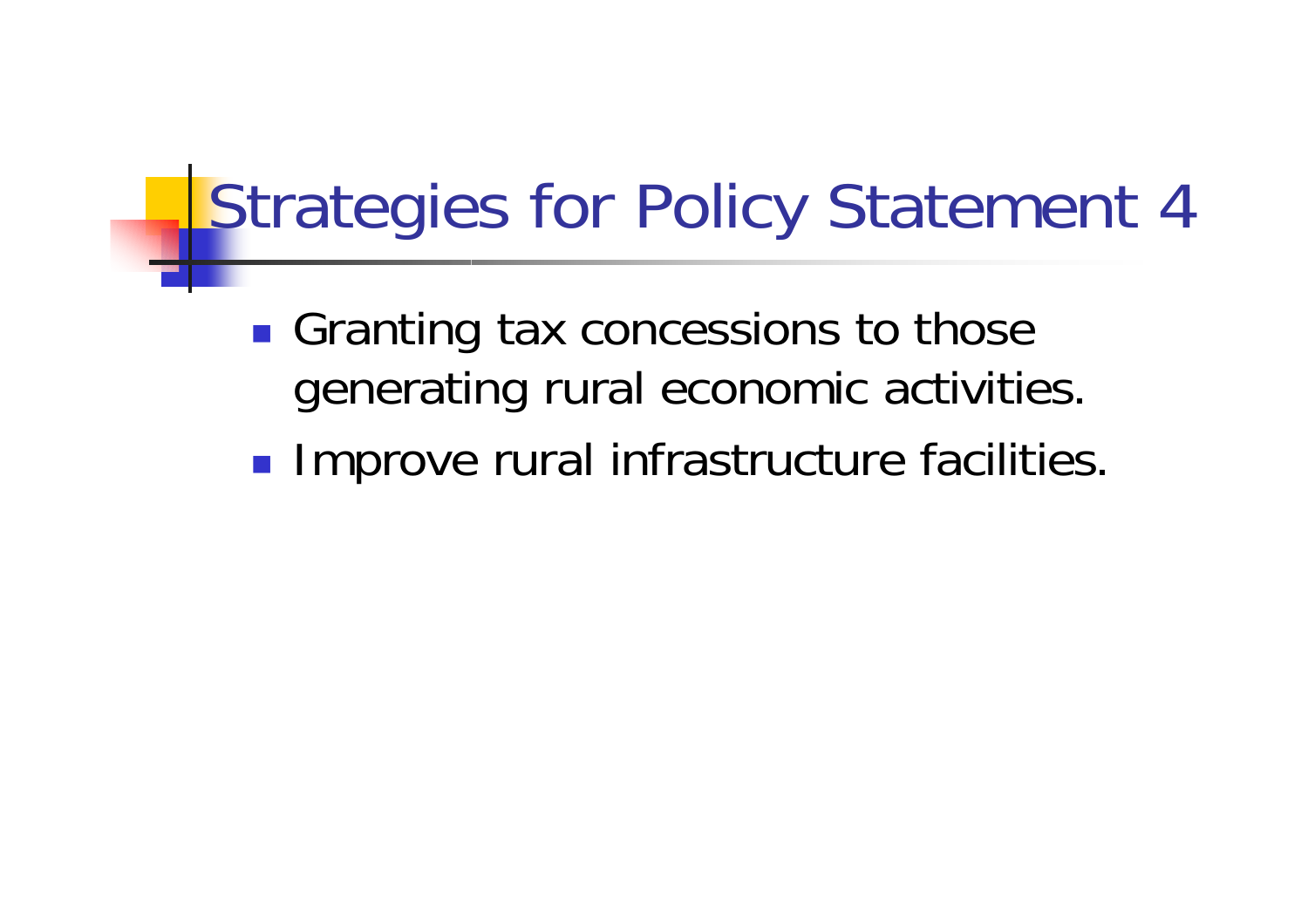The Overall Situation of R&D In the country

> Financial Resources for Research & Development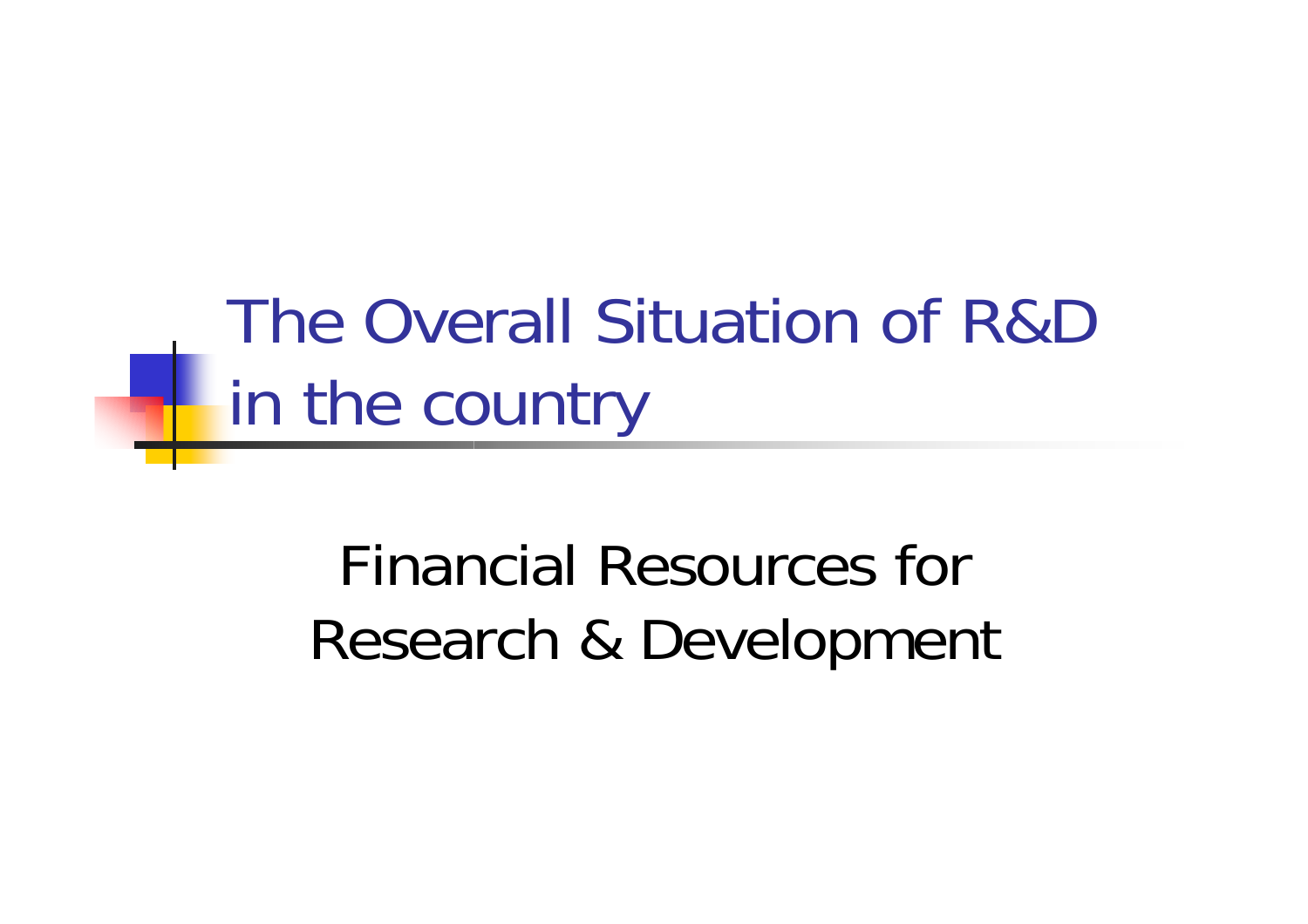#### The Total Expenditure on R&D

| Year | <b>GDP</b><br><b>Current</b><br><b>Prices</b><br>$\overline{\text{Rs}}$ . million | <b>GERD</b><br><b>Rs. Million</b><br>(US\$) | <b>GERD</b> as<br><b>Percent if</b><br><b>GDP</b> | <b>Total</b><br><b>Population</b><br>million | <b>GERD</b> per<br><b>Million</b><br><b>Population</b><br>Rs. |
|------|-----------------------------------------------------------------------------------|---------------------------------------------|---------------------------------------------------|----------------------------------------------|---------------------------------------------------------------|
| 1966 | 7,529                                                                             | 20(4.2)                                     | 0.30                                              | 11.5                                         | 1.7                                                           |
| 1975 | 11,100                                                                            | 45(6.4)                                     | 0.40                                              | 13.5                                         | 3.3                                                           |
| 1984 | 142,700                                                                           | 257(9.7)                                    | 0.18                                              | 15.6                                         | 16.5                                                          |
| 1993 | 49,800                                                                            | 649(13.1)                                   | $0.13*$                                           | 17.6                                         | 36.8                                                          |
| 1996 | 769,900                                                                           | 1,410(23)                                   | 0.18                                              | 18.3                                         | 77.0                                                          |
| 2000 | 1,258,000                                                                         | 1,810 (22.9)                                | $0.14*$                                           | 18.4                                         | 98.4                                                          |
| 2004 | 1,800,750                                                                         | 3,807(40.9)                                 | 0.20                                              | 19.4                                         | 196.2                                                         |

**GERD – Gross Expenditu re on R&D**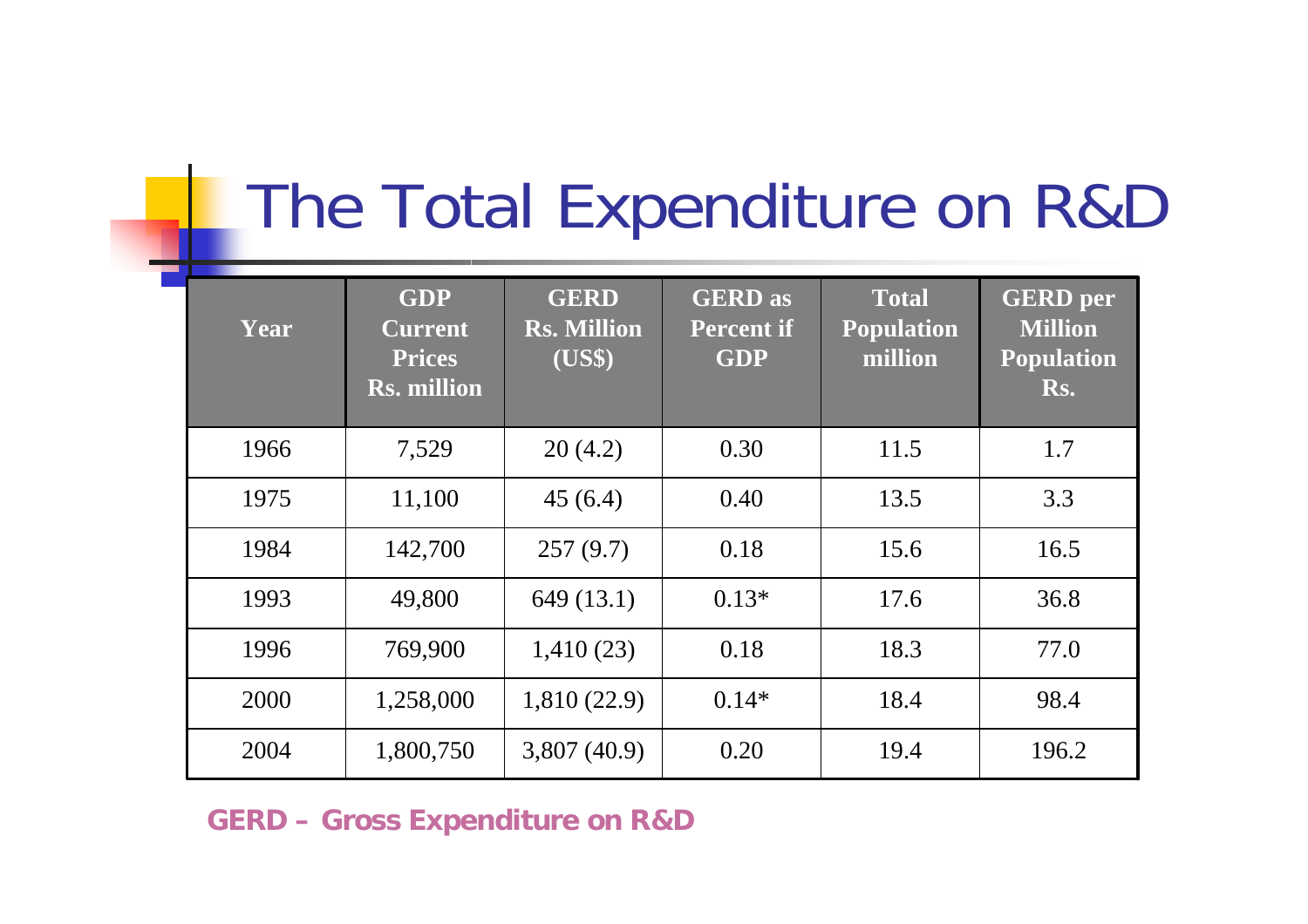#### Growth of R&D Expenditure

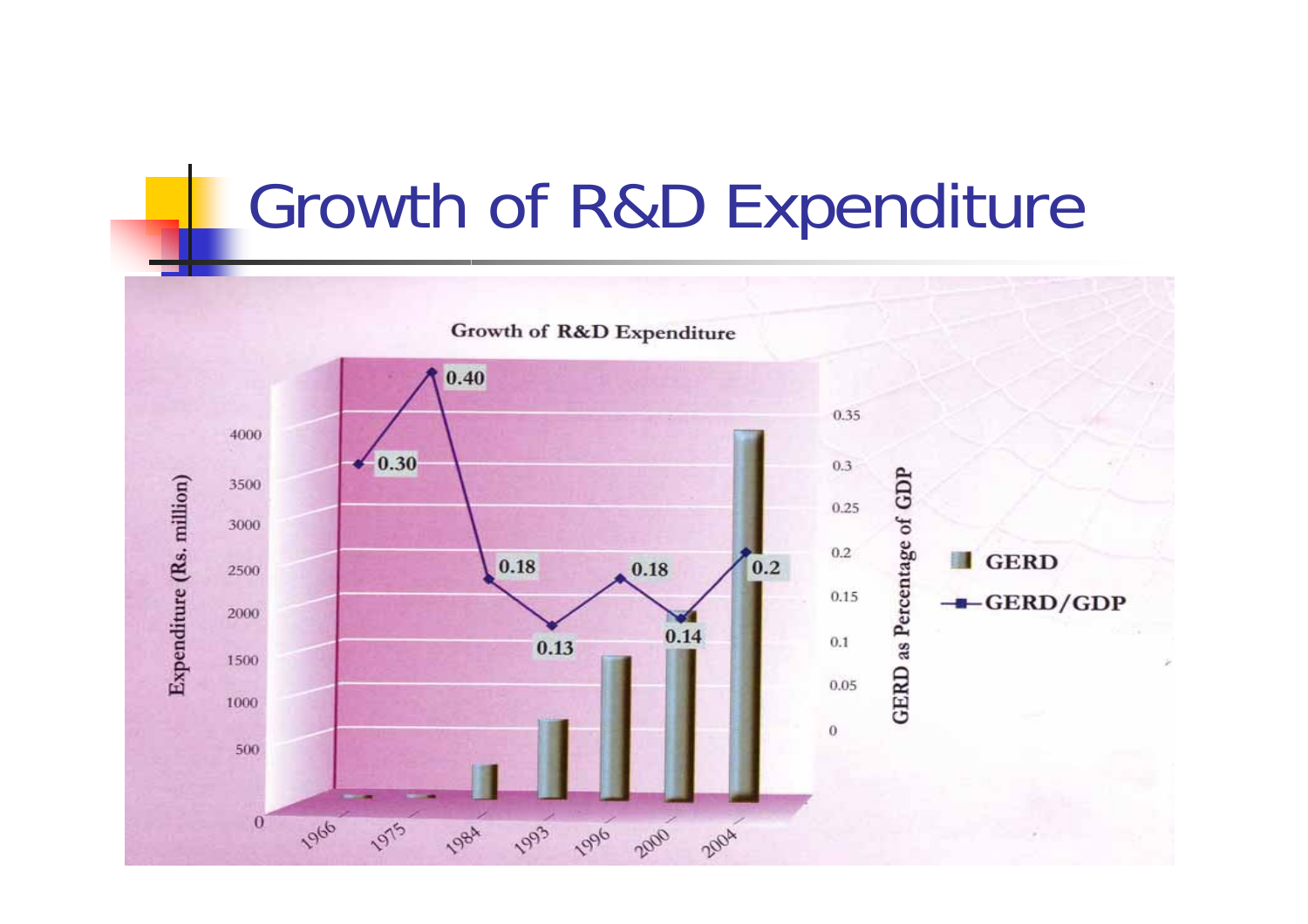National Expenditure on R&D by Source of Funding

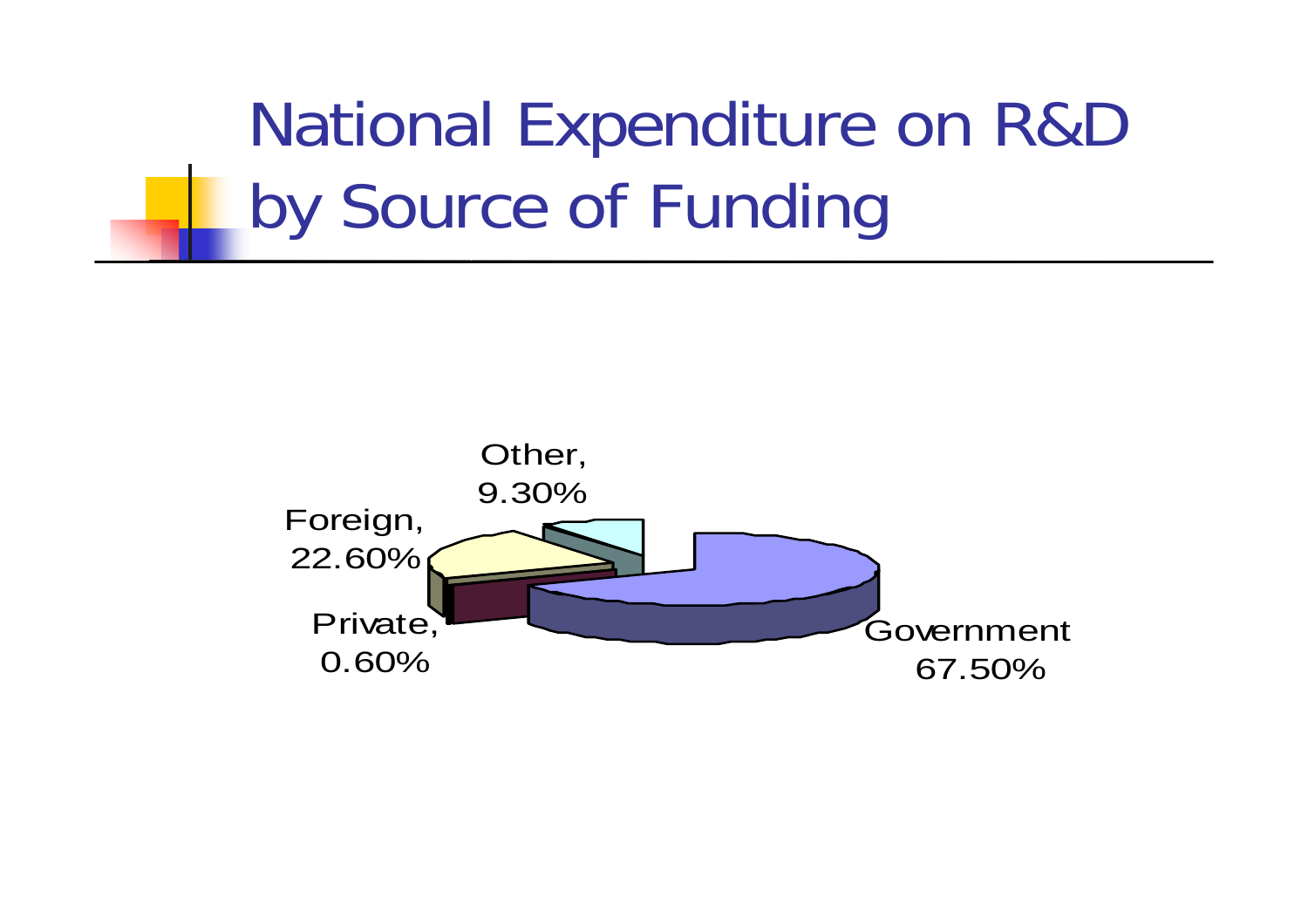# National R&D Expenditure by Sector of Performance

| Sector              | 1984                |                    |                      | 1996                  |                     |                        | 2004                  |                    |                        |
|---------------------|---------------------|--------------------|----------------------|-----------------------|---------------------|------------------------|-----------------------|--------------------|------------------------|
|                     | Recurrent           | Capital            | <b>Total</b>         | Recurrent             | Capital             | <b>Total</b>           | <b>Recurrent</b>      | Capital            | <b>Total</b>           |
| Higher<br>Education | 14.6                | 1.6                | 16.2<br>$(6.3\%)$    | 299.3                 | 58.4                | 357.7<br>$(25.4\%)$    | 1,150.0               | 127.6              | 1,277.6<br>$(33.5\%)$  |
| <b>State</b>        | 143.8               | 72.5               | 216.3<br>$(84.3\%)$  | 827.2                 | 203.2               | 1,030.4<br>$(73.1\%)$  | 1,319.0               | 1,001.2            | 2,321.1<br>$(61.0\%)$  |
| Private             | 15.9                | 8.3                | 24.2<br>$(9.4\%)$    | 3.0                   | 18.5                | 21.5<br>$(1.5\%)$      | 132.4                 | 76.4               | 208.8<br>$(5.5\%)$     |
| Total               | 174.3<br>$(67.9\%)$ | 82.4<br>$(32.1\%)$ | 256.7<br>$(100.0\%)$ | 1,129.5<br>$(80.1\%)$ | 280.1<br>$(19.9\%)$ | 1,409.6<br>$(100.0\%)$ | 2,602.3<br>$(68.3\%)$ | 1,205.2<br>(31.7%) | 3,807.5<br>$(100.0\%)$ |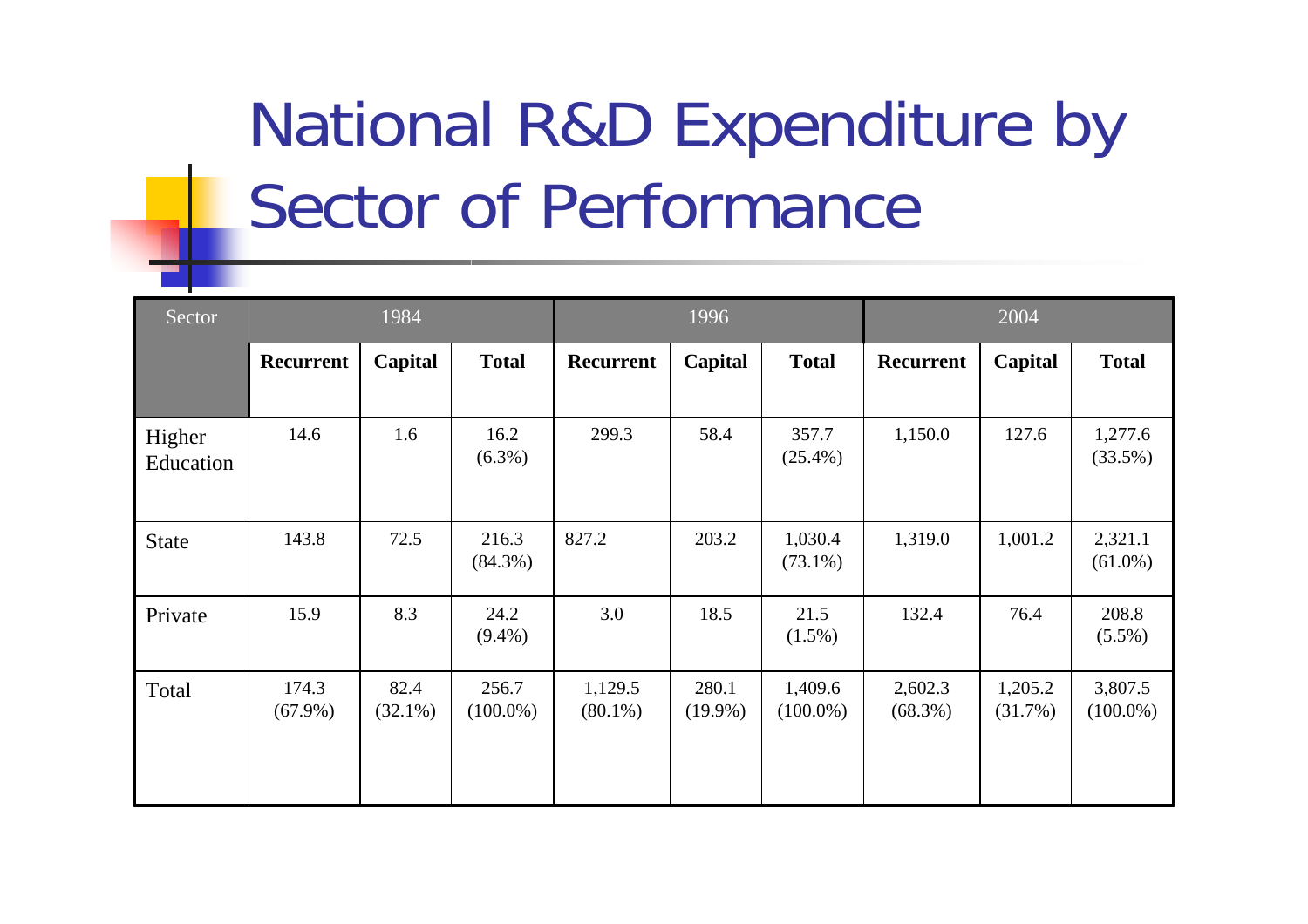The Overall Situation of R&D **The country** 

> Human Resources in Science and Technology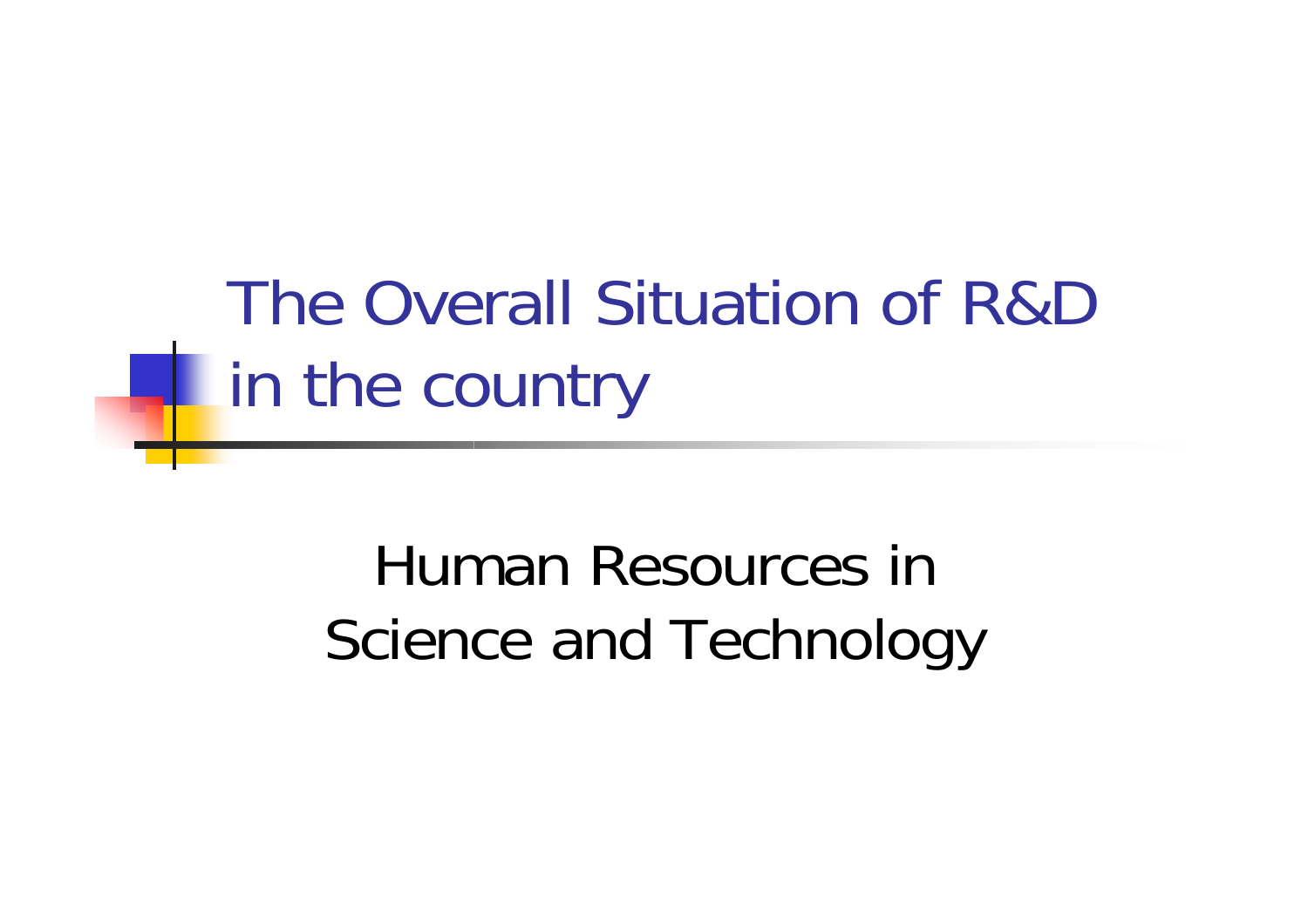# Science & Technology Personnel by Category

| <b>STP Category</b>                     | 1996                          |                                     |                                             | 2004                          |                                     |                                             |  |
|-----------------------------------------|-------------------------------|-------------------------------------|---------------------------------------------|-------------------------------|-------------------------------------|---------------------------------------------|--|
|                                         | <b>Total</b><br><b>Number</b> | Per cent<br><b>of</b><br><b>STP</b> | Per<br><b>Million</b><br><i>inhabitants</i> | <b>Total</b><br><b>Number</b> | Per cent<br><b>of</b><br><b>STP</b> | Per<br><b>Million</b><br><i>inhabitants</i> |  |
| Scientist                               | 13,286                        | 48.7                                | 726                                         | 9,746                         | 34.3                                | 502                                         |  |
| Technicians                             | $14,514*$                     | $52.2*$                             | 793*                                        | 12,302                        | 43.3                                | 634                                         |  |
| <b>Other Supporting</b><br><b>Staff</b> |                               |                                     |                                             | 6,384                         | 22.5                                | 329                                         |  |
| <b>STP</b>                              | 27,800                        | 100.0                               | 1,519                                       | 28,432                        | 100.0                               | 1,465                                       |  |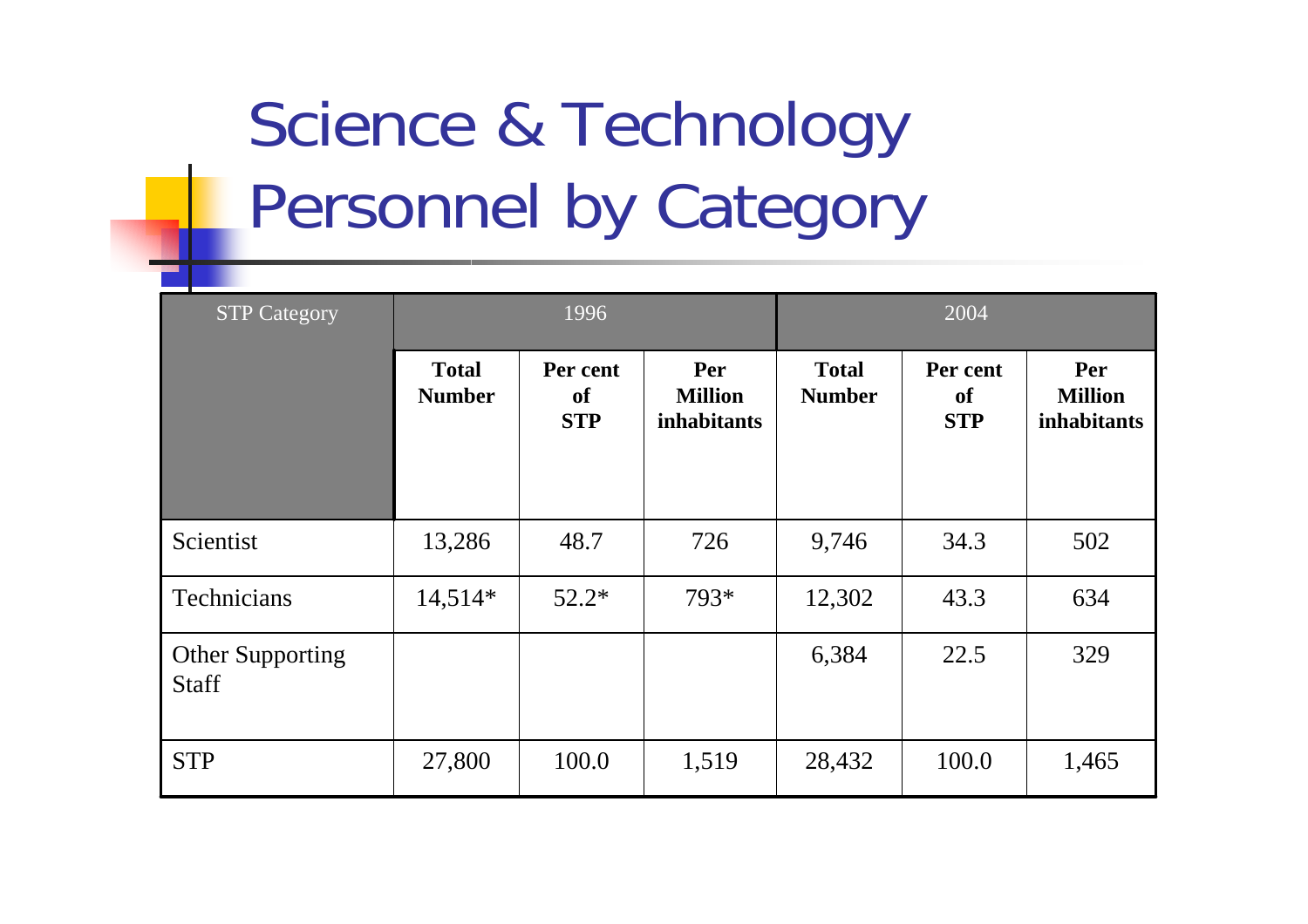#### Distribution of Science & Technology Personnel by Sector

| <b>Sector</b>       | 1984       |                |            | 1996           | 2004       |                |  |
|---------------------|------------|----------------|------------|----------------|------------|----------------|--|
|                     | <b>STP</b> | <b>Percent</b> | <b>STP</b> | <b>Percent</b> | <b>STP</b> | <b>Percent</b> |  |
| Higher<br>Education | 2,264      | 15.6           | 3,990      | 14.3           | 4,285      | 15.1           |  |
| <b>State</b>        | 8,620      | 59.5           | 18,645     | 67.1           | 12,685     | 44.6           |  |
| Private             | 3,603      | 24.9           | 5,165      | 18.6           | 11,462     | 40.3           |  |
| <b>Total</b>        | 14,487     | 100.0          | 27,800     | 100.0          | 28,432     | 100.0          |  |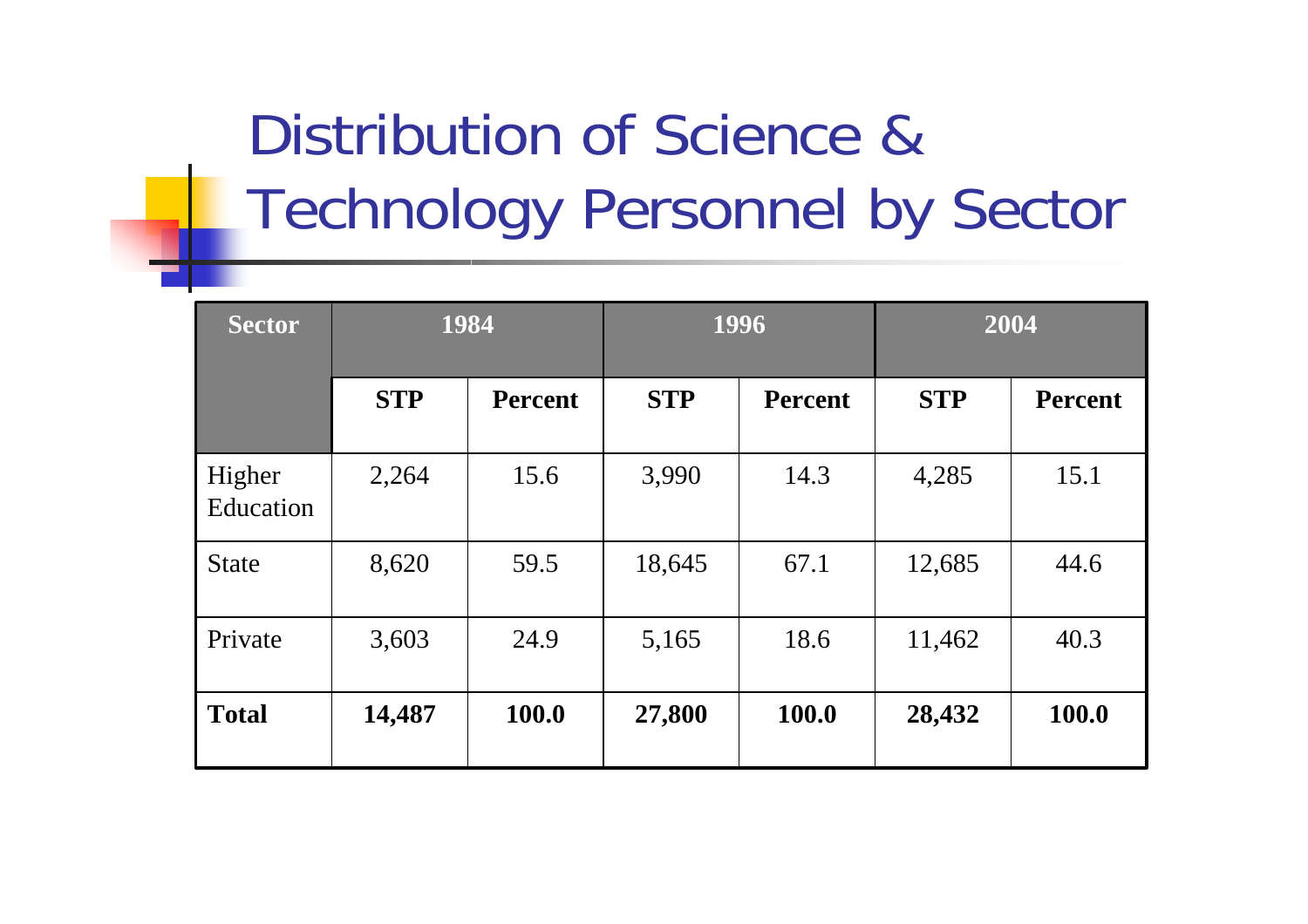

Distribution of Science &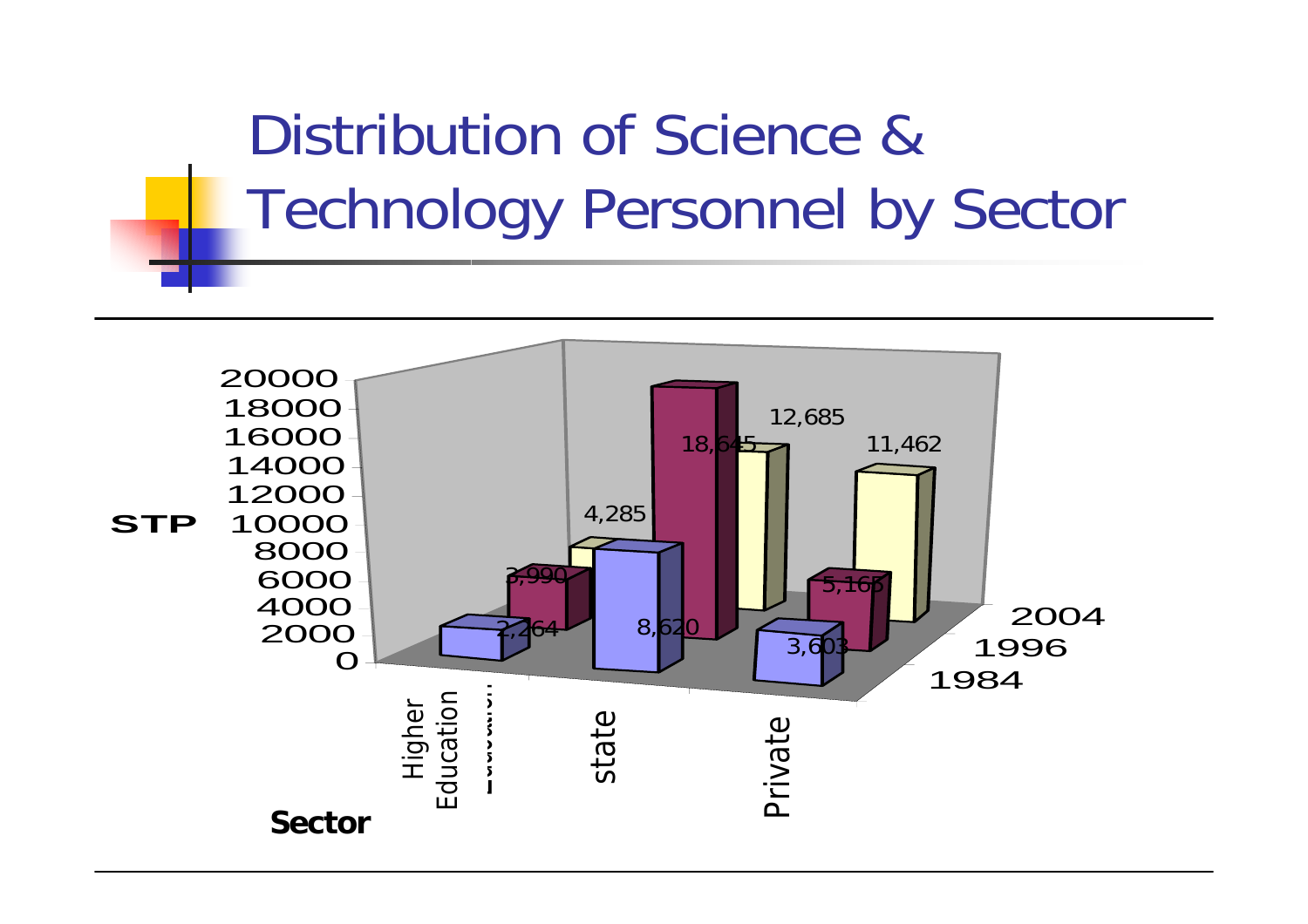Distribution of Science & Technology Personnel by **Disciplines** 

| <b>Discipline</b>                     | 1984           |               |                | 1996          | 2004           |               |
|---------------------------------------|----------------|---------------|----------------|---------------|----------------|---------------|
|                                       | N <sub>0</sub> | $\frac{6}{9}$ | N <sub>0</sub> | $\frac{6}{9}$ | N <sub>0</sub> | $\frac{0}{0}$ |
| <b>Natural Science</b>                | 2,914          | 20.1          | 6,705          | 24.1          | 8,227          | 28.9          |
| <b>Agricultural Science</b>           | 3,234          | 22.3          | 3,239          | 11.7          | 5,766          | 20.3          |
| Engineering $\&$<br>Technology        | 6,569          | 45.4          | 12,631         | 45.4          | 8,244          | 29.0          |
| <b>Medical Science</b>                |                | 1.3           | 2,991          | 10.8          | 1,126          | 4.0           |
| Social Science &<br><b>Humanities</b> | 190,1,580      | 10.9          | 2,234          | 8.0           | 1,540          | 5.4           |
| Other / Not<br>Specified              |                |               |                |               | 3,529          | 12.4          |
| <b>Total</b>                          | 14,487         | 100.0         | 27,800         | 100.0         | 28,432         | 100.0         |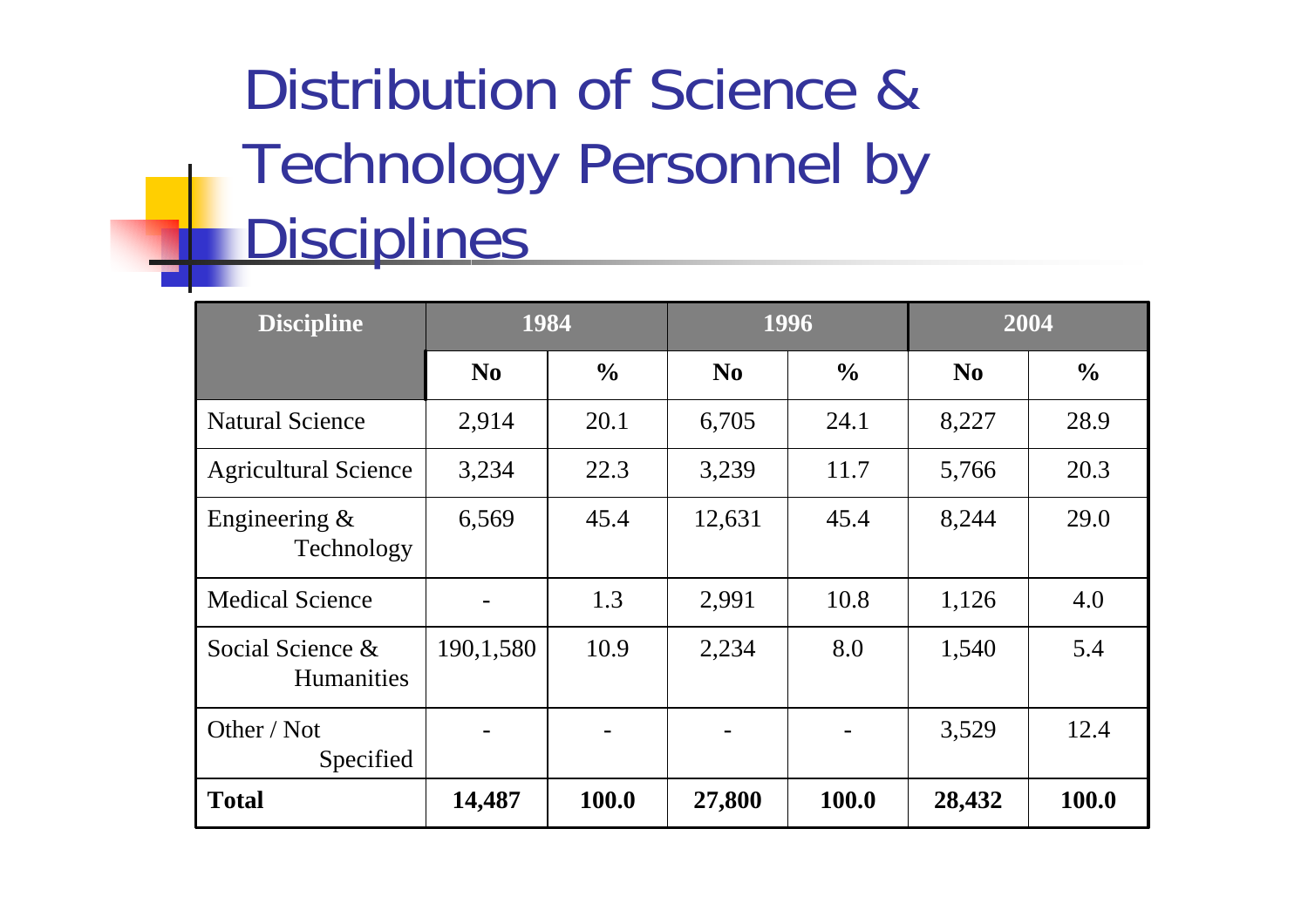Distribution of Science & Technology Personnel by **Disciplines** 



**STP**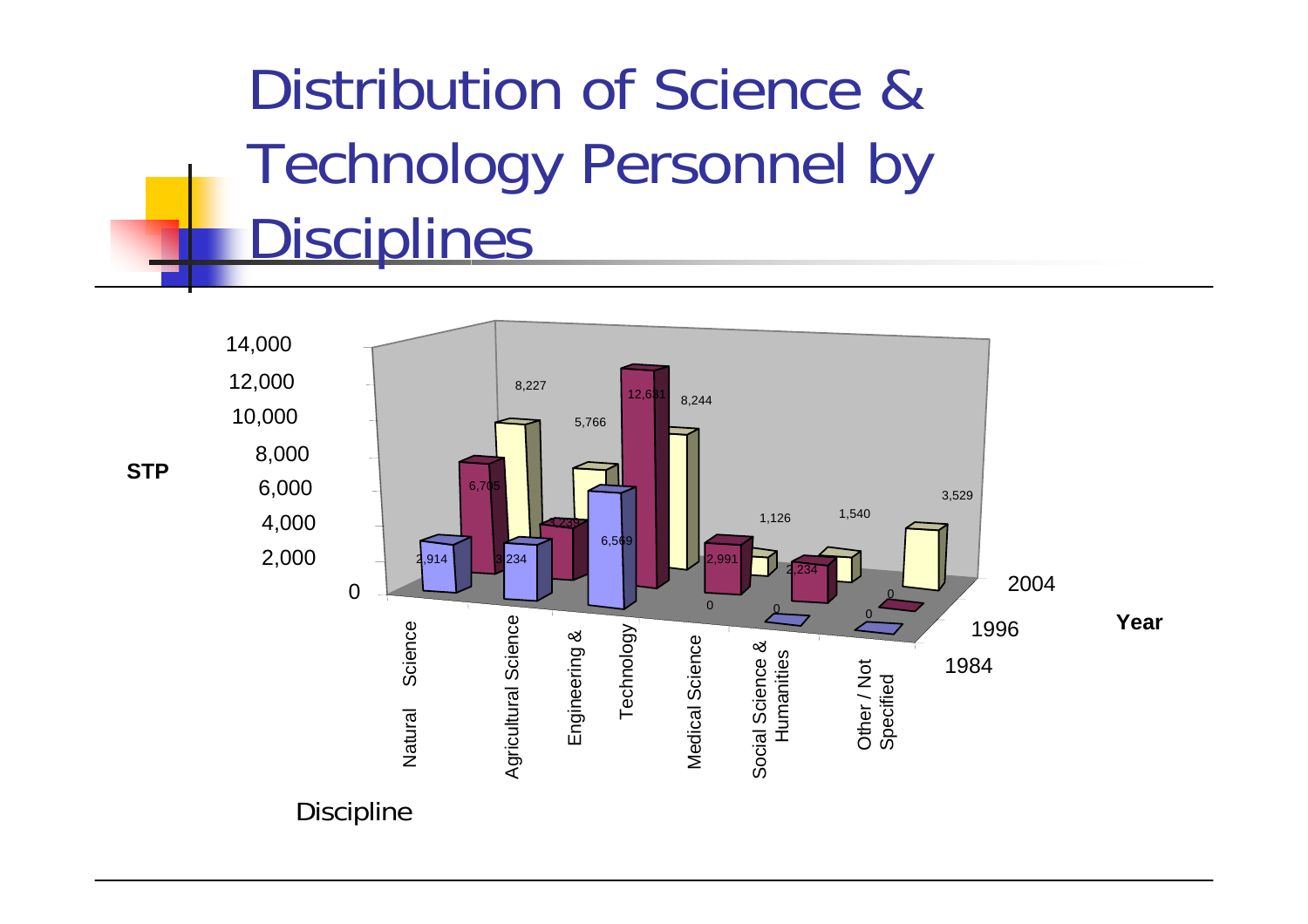# Distribution of R&D Scientist by Sector

| Sector                     | 1996             |               |                    |               |                  | 2004          |                    |               |  |
|----------------------------|------------------|---------------|--------------------|---------------|------------------|---------------|--------------------|---------------|--|
|                            | <b>Scientist</b> |               | <b>Technicians</b> |               | <b>Scientist</b> |               | <b>Technicians</b> |               |  |
|                            | N <sub>0</sub>   | $\frac{0}{0}$ | N <sub>0</sub>     | $\frac{0}{0}$ | N <sub>0</sub>   | $\frac{0}{0}$ | N <sub>0</sub>     | $\frac{0}{0}$ |  |
| Higher<br>Education        | 3,993            | 66.9          | 402                | 40.2          | 2,920            | 62.3          | 622                | 30.6          |  |
| <b>State</b>               | 1,916            | 32.2          | 533                | 53.4          | 1,413            | 31.9          | 1,045              | 51.3          |  |
| Private $\&$<br><b>NGO</b> | 56               | 0.9           | 64                 | 6.4           | 269              | 5.8           | 369                | 18.1          |  |
| <b>Total</b>               | 5,965            | 100.0         | 999                | 100.0         | 4,602            | 100.0         | 2,034              | 100.0         |  |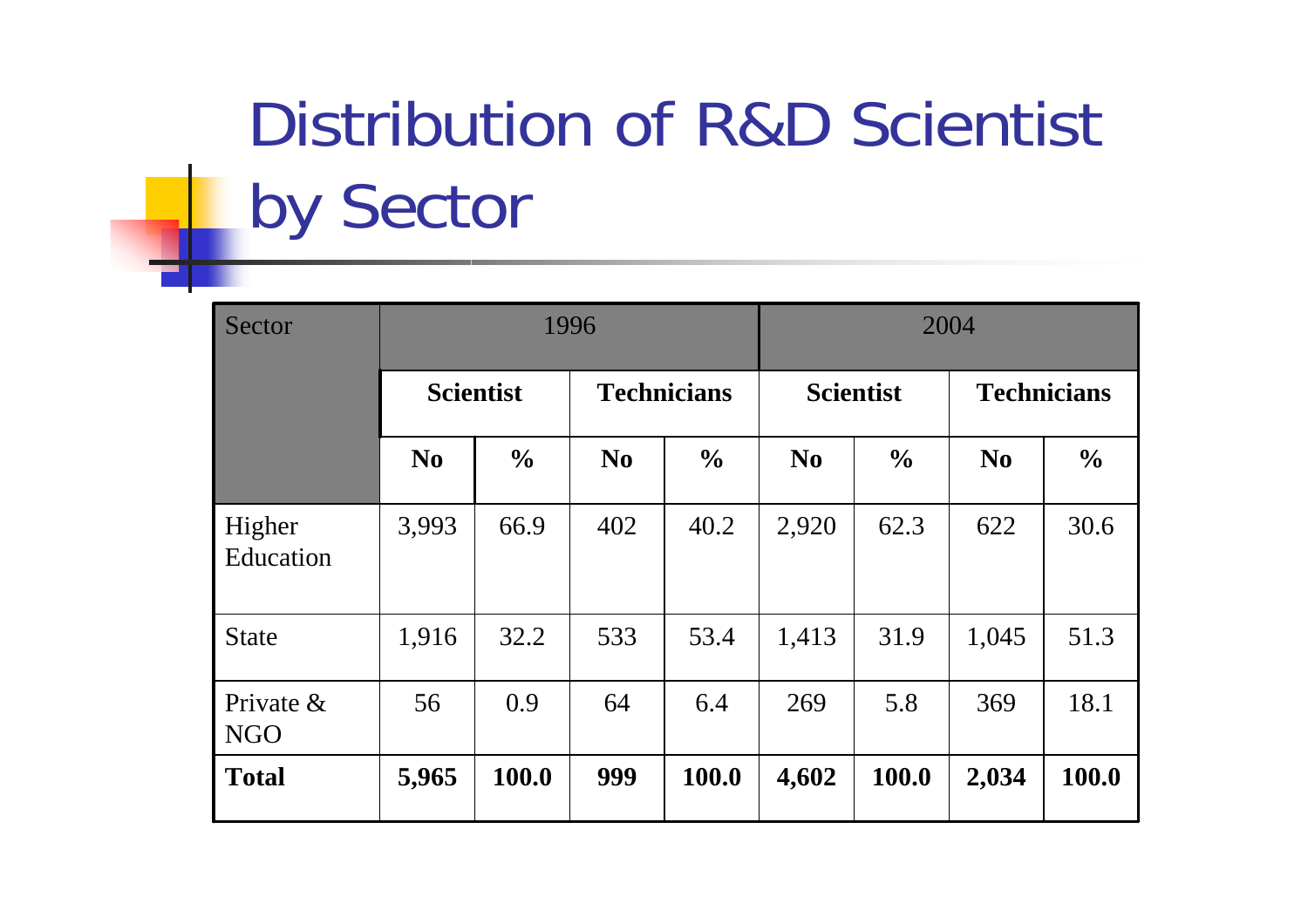Institutions Engaged in Agri Engineering R&D

- **Farm Mechanization Research Centre (FMRC)**
- $\mathbb{R}^3$ **Institute of Post Harvest Technology (IPHT)**
- $\mathbb{R}^3$ ■ National Engineering Research and Development Centre (NERD)
- **Universities**
- **Private Sector**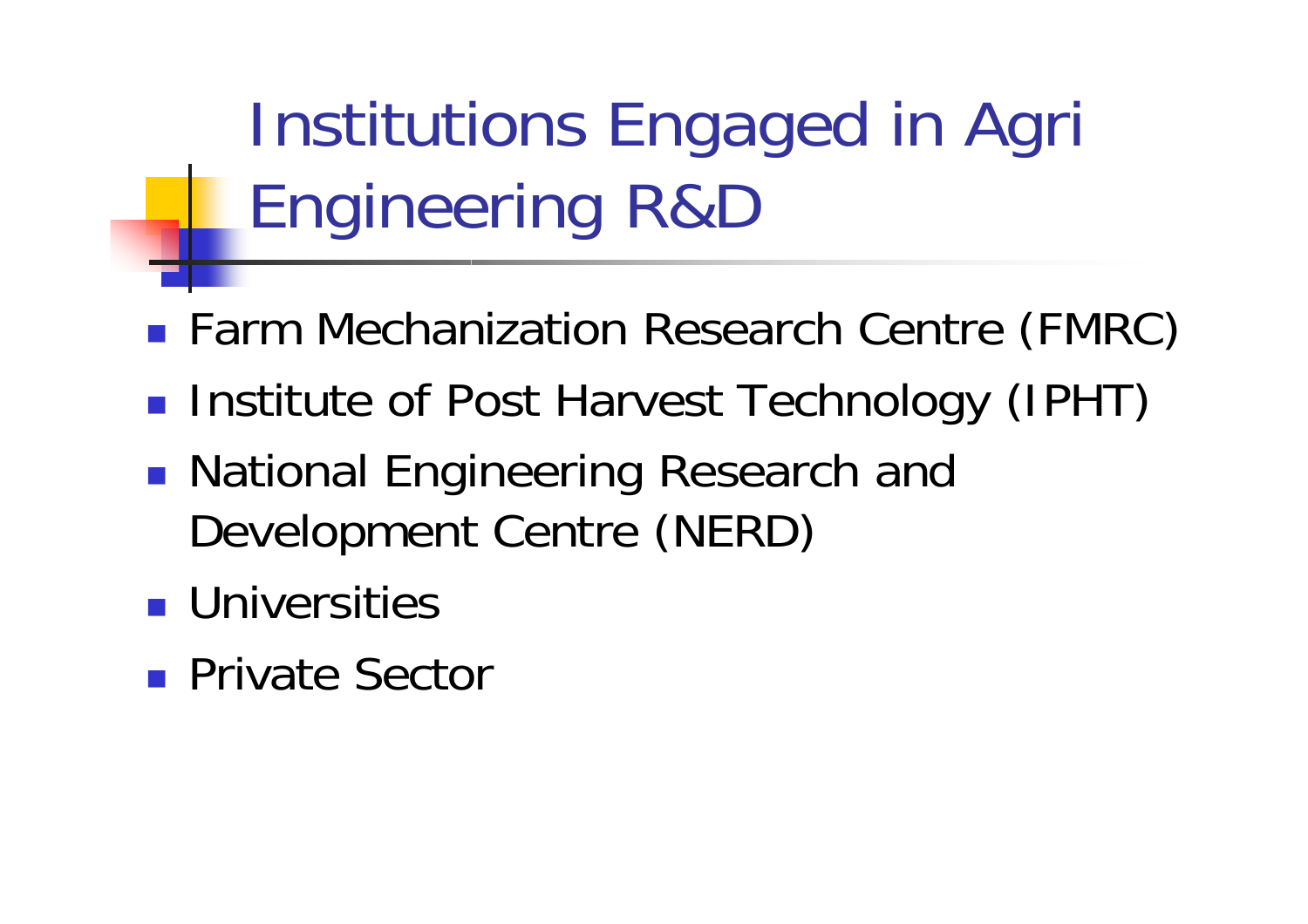Farm Mechanization Research Centre (FMRC)

#### **Main Functions:**

- **I** Identify constrains and bottlenecks of mechanization
- **Select and Test implements.**
- **Service Service • Modify and adapt promising implements.**
- **Industrial / Agricultural Extension**
- Coordination of National Farm Mechanization Committee (NFMC) Activities.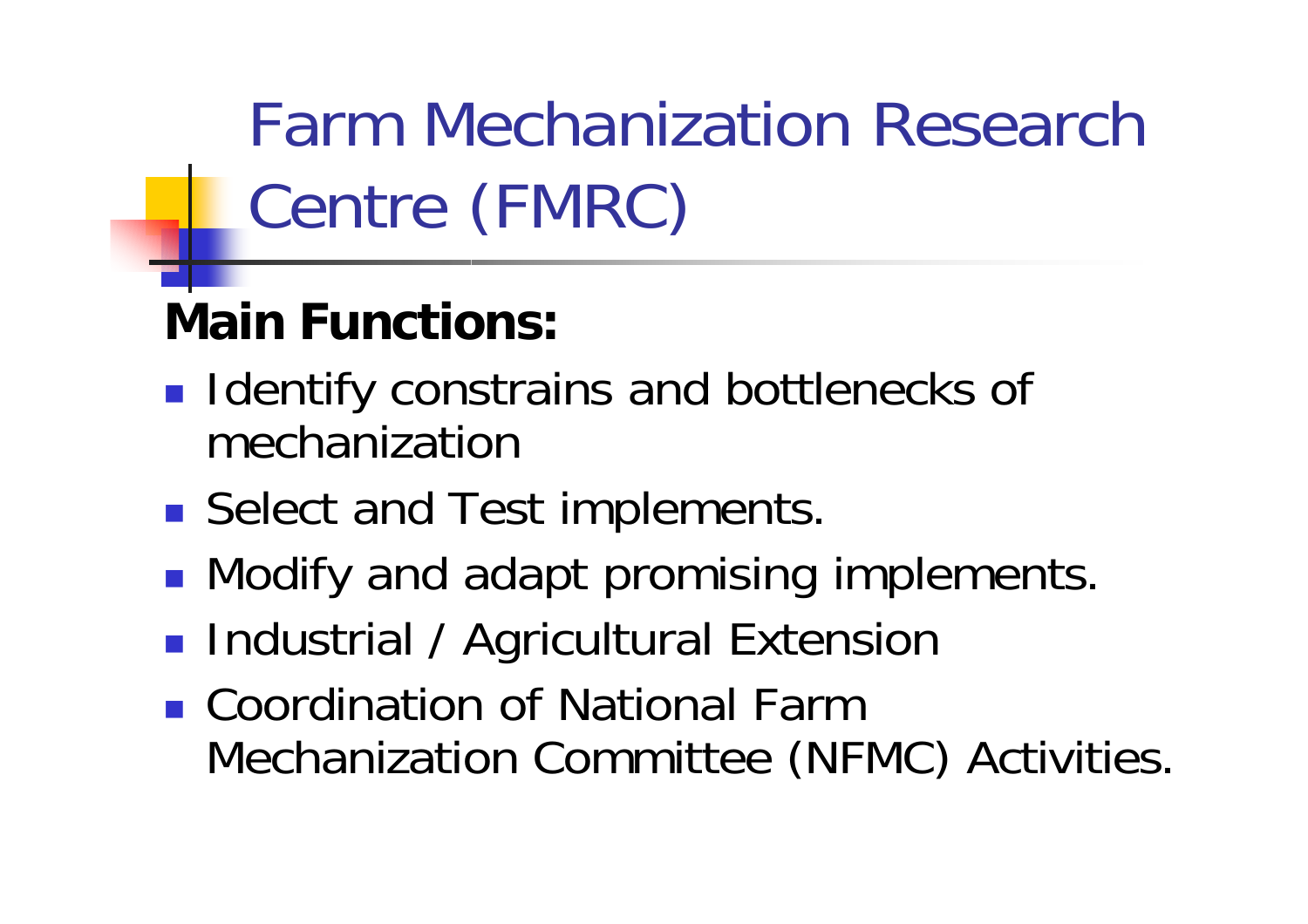### Allocations of DOA in 2005

| <b>Heading</b>                      | <b>Recurrent</b><br><b>Expenditure</b><br><b>Rs. million</b> | Capital<br><b>Expenditure</b><br><b>Rs. million</b> | <b>Total</b> | <b>Percentage</b> |
|-------------------------------------|--------------------------------------------------------------|-----------------------------------------------------|--------------|-------------------|
| <b>General Administration</b>       | 114.5                                                        | 52.7                                                | 167.2        | 14.5              |
| Agricultural Research & Development | 385.8                                                        | 48.3                                                | 434.1        | 37.5              |
| Extension & Training                | 271.0                                                        | 47.0                                                | 318.0        | 27.5              |
| <b>Seed Certification</b>           | 158.0                                                        | 77.0                                                | 235.0        | 20.37             |
| <b>Farm Machinery Research</b>      | 0.75                                                         | 0.8                                                 | 1.55         | 0.13              |
|                                     |                                                              |                                                     |              |                   |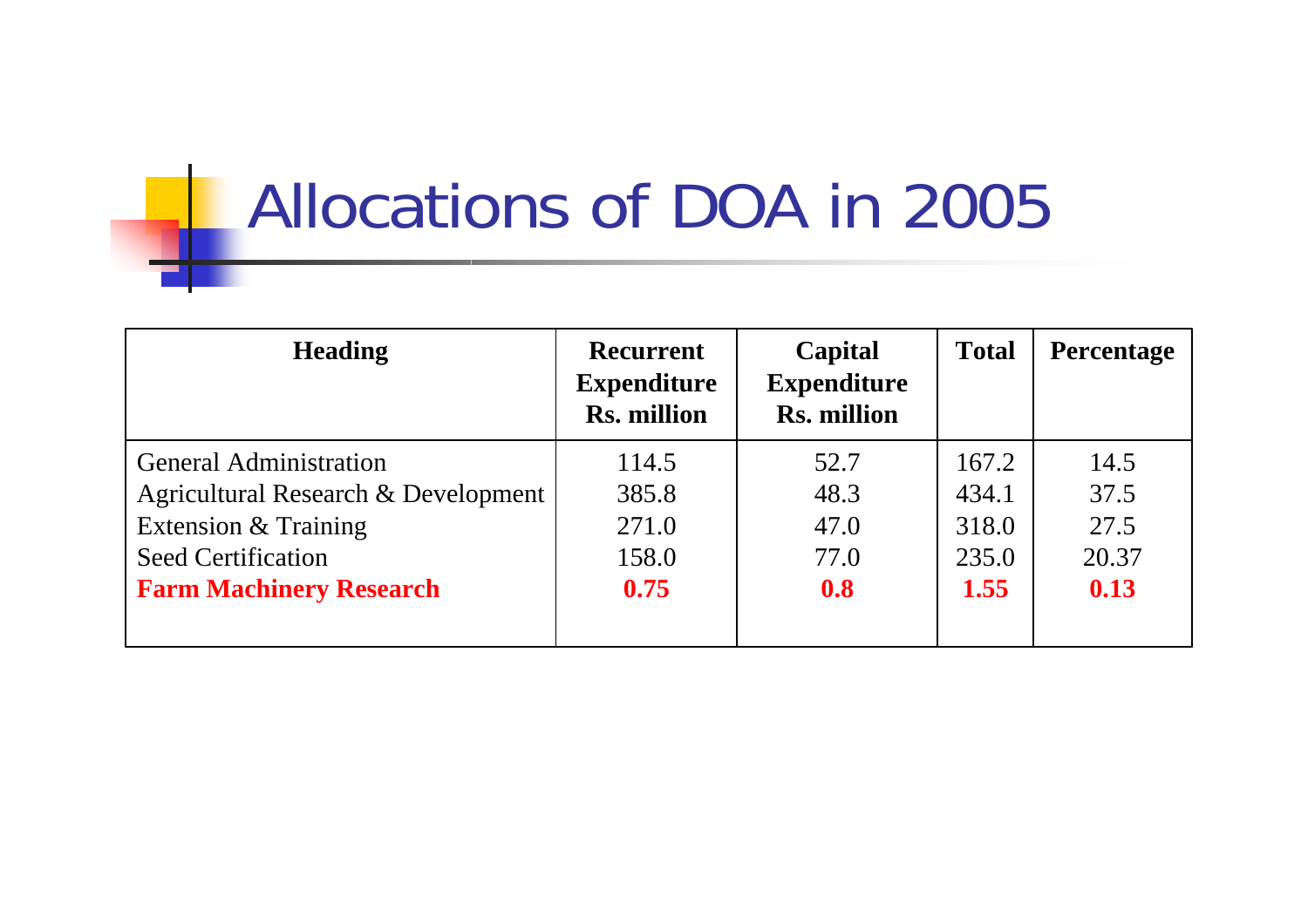#### Staff Position of DOA 2005

- $\mathbb{R}^3$ **Research Officers (Agronomy)** 189
- $\mathbb{R}^3$ **Agricultural Extensional Officers** 82
- $\mathbb{R}^3$ **Farm Machinery Research Engineers** 03

#### **(1.09% of the total research force)**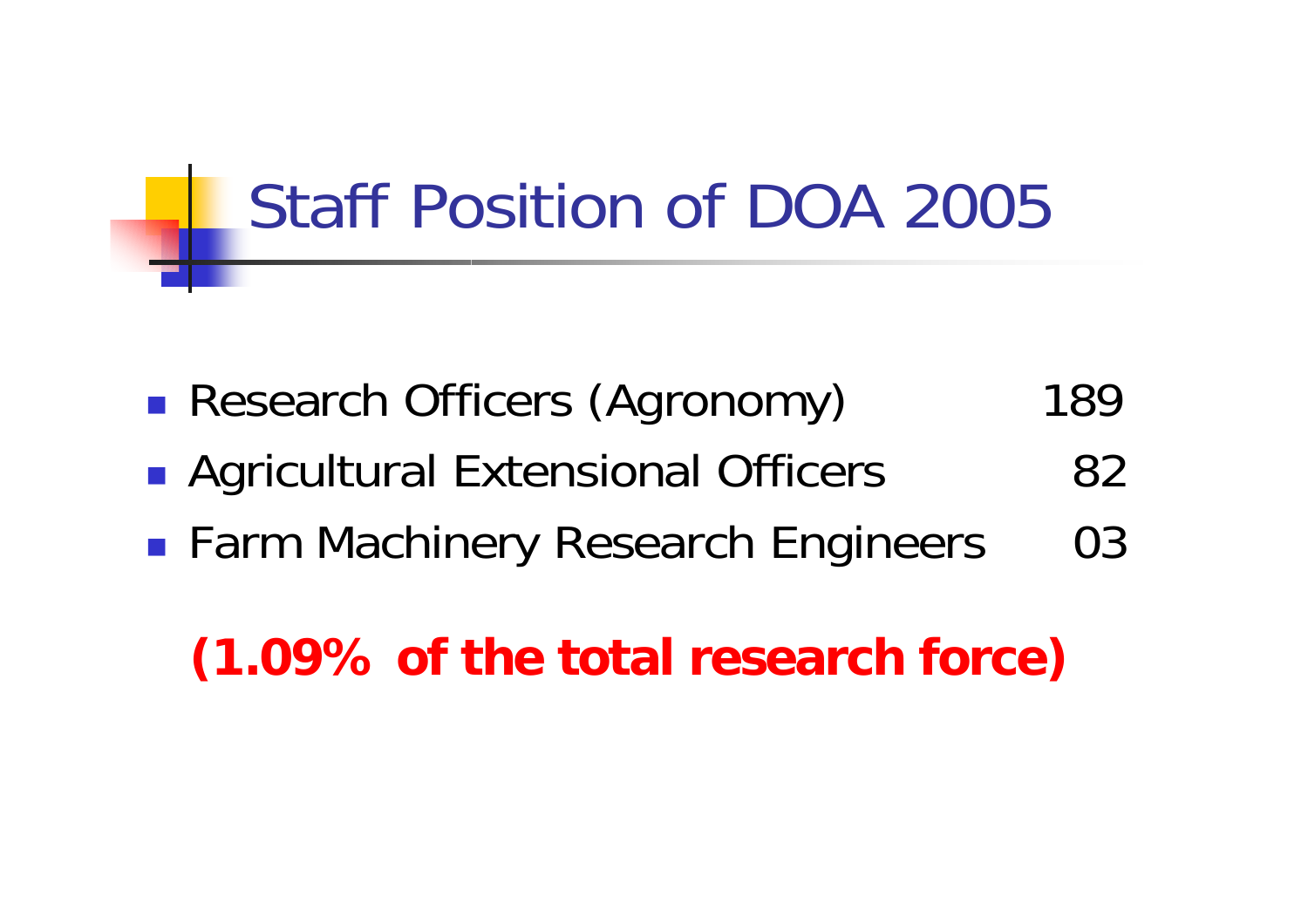#### Total Staff Position in 2006

| <b>Category</b>             | <b>Number</b> |
|-----------------------------|---------------|
| <b>Research Engineers</b>   | 03            |
| Agronomist                  | $($ )( )      |
| <b>Technical Staff</b>      | $\frac{1}{2}$ |
| <b>Technical Supporting</b> |               |
| <b>Staff</b>                | 35            |
| <b>Minor Staff</b>          |               |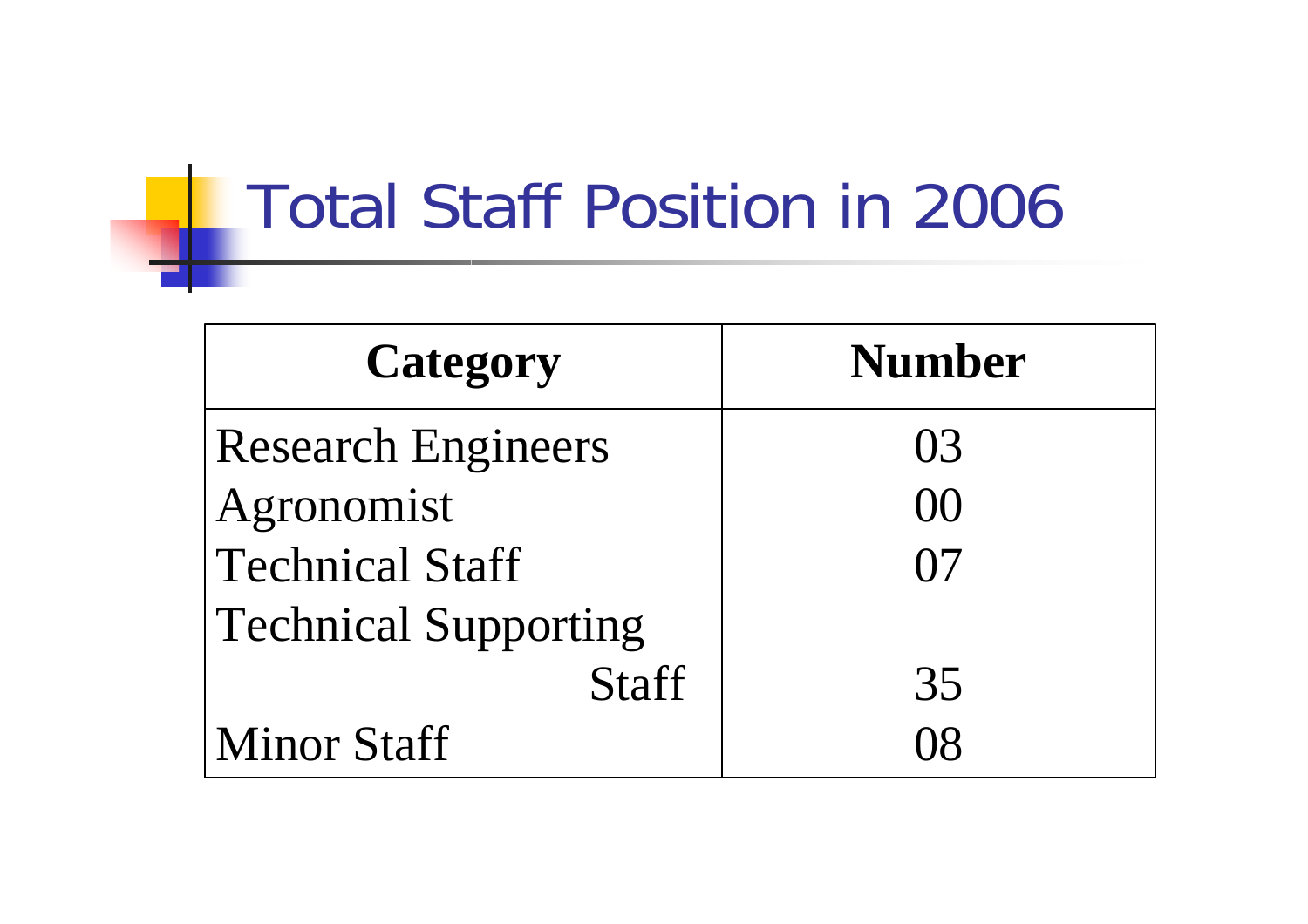Institute of Post Harvest Technology (IPHT)

#### **Main Functions:**

- $\overline{\phantom{a}}$ Prevent Post Harvest losses
- $\overline{\phantom{a}}$ Prevent the deterioration in quality by improper handling.
- Prevent the nutritional losses.
- $\overline{\phantom{a}}$ Improve farm level storage and preservation facilities
- $\overline{\phantom{a}}$ Introduce improved labour saving post harvest techniques.
- F Promote viable rural agro base industries in to commercial scale.
- $\overline{\phantom{a}}$ Popularize the use of foods.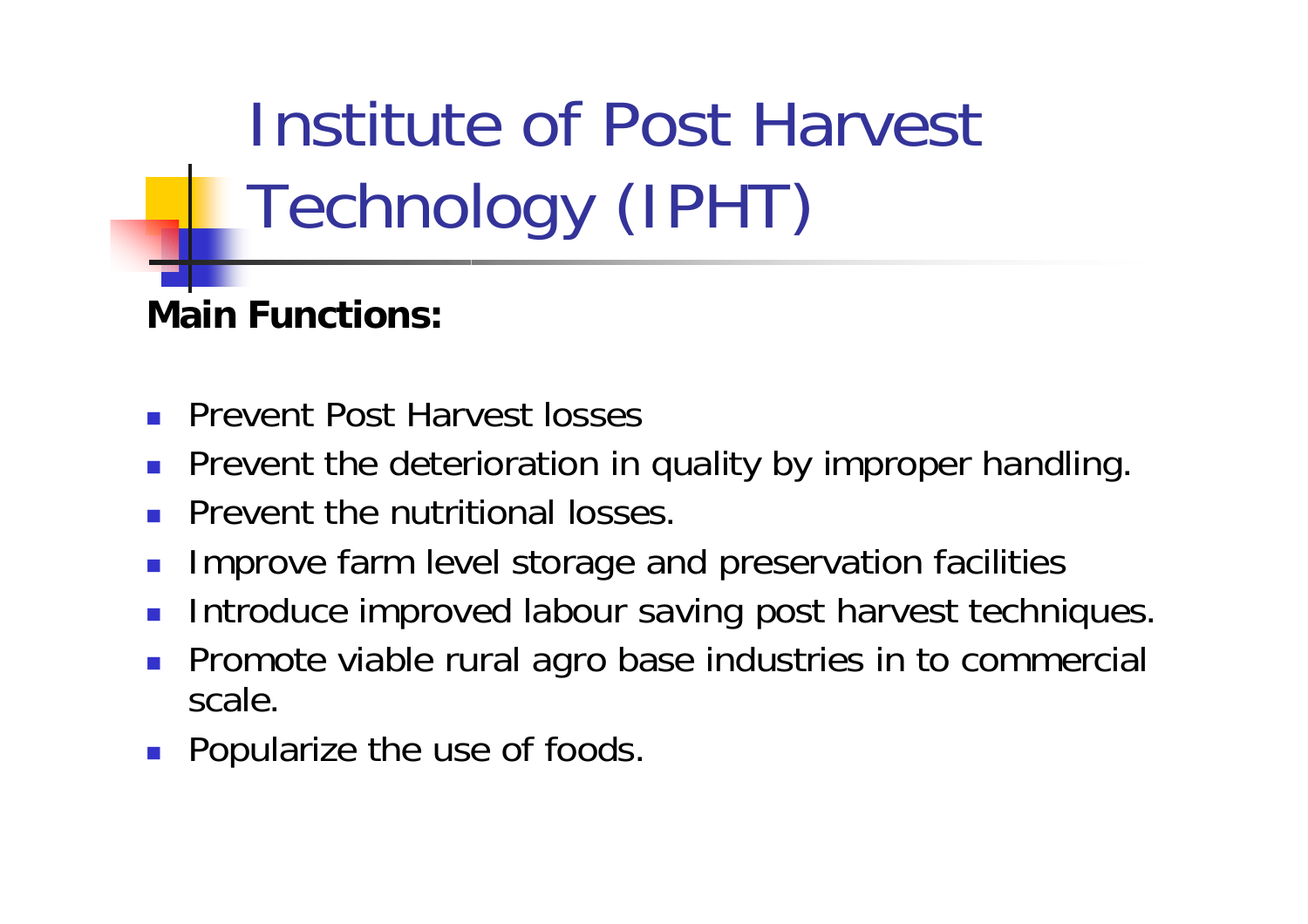#### Staff Position in 2006

| <b>Category</b>               | <b>Number</b> |
|-------------------------------|---------------|
| Administration                | ( ) 5         |
| <b>Researchers (Agronomy)</b> | 11            |
| Researchers (Agri. Eng.)      | 06            |
| <b>Extension Officers</b>     | 02            |
| <b>Technical Staff</b>        | 13            |
| $r$ hers                      |               |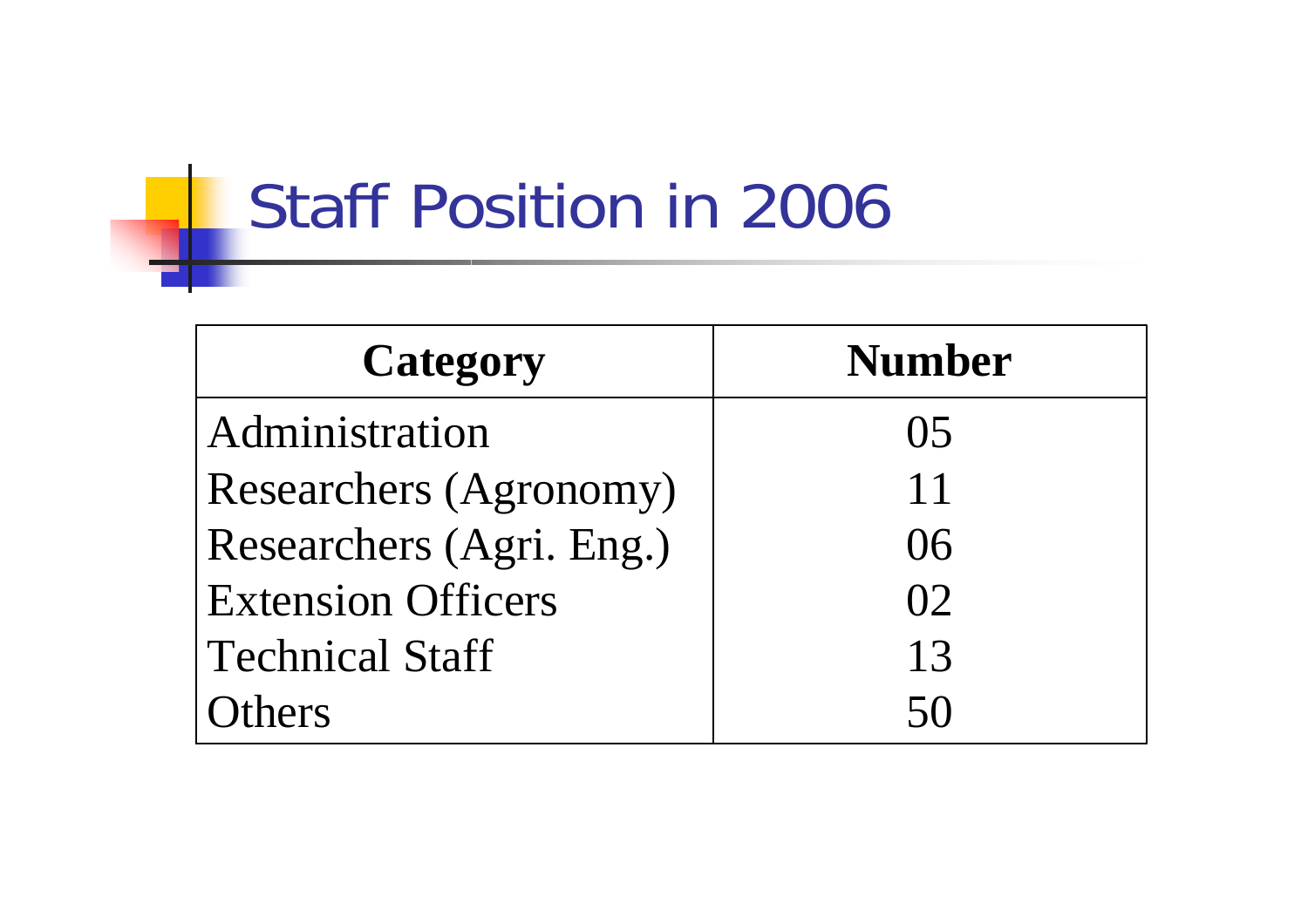#### Funds Allocated in 2006

- **Service Service** ■ Capital -
- **Recurrent**
- Total
- Rs. 8.0 millions
- -Rs. 41.0 millions
- -RS. 49.0 millions
- -0.5 millions (US\$)

The funds allocated and the staff positions of the IPHT is comparatively large but only a fraction of the resources are being used in Research and Development in Agricultural Engineering.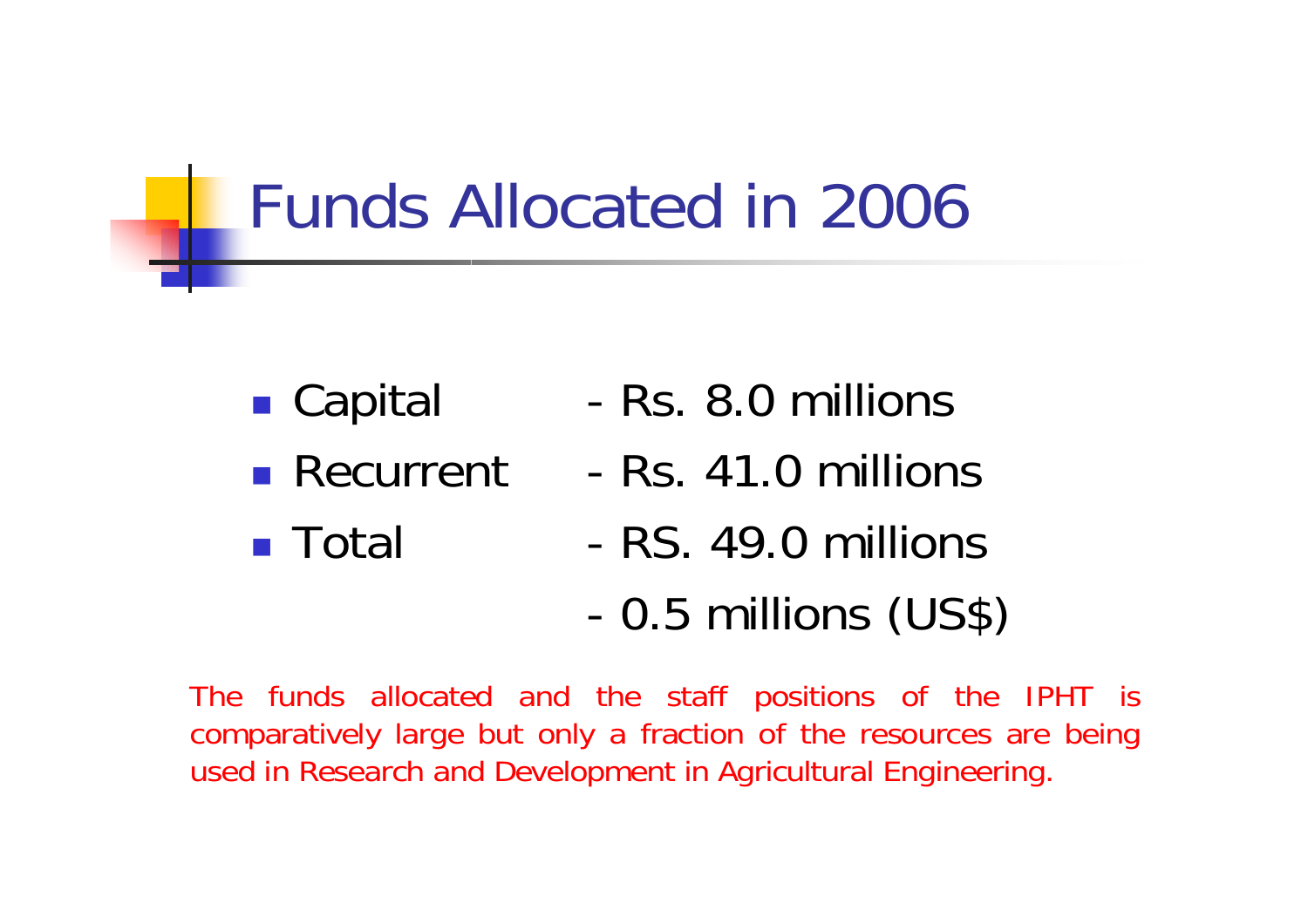National Engineering Research & Development Centre (NERD)

#### **Main Functions:**

- $\mathbb{R}^2$ R&D on Biogas
- $\mathbb{R}^n$ R&D on Civil Engineering Activities
- $\mathbb{R}^3$ R&D on Electrical Engineering Activities
- $\mathbb{R}^n$  R&D on Environment and Energy Management
- $\mathbb{R}^3$  R&D on Agricultural & Post Harvest **Technology**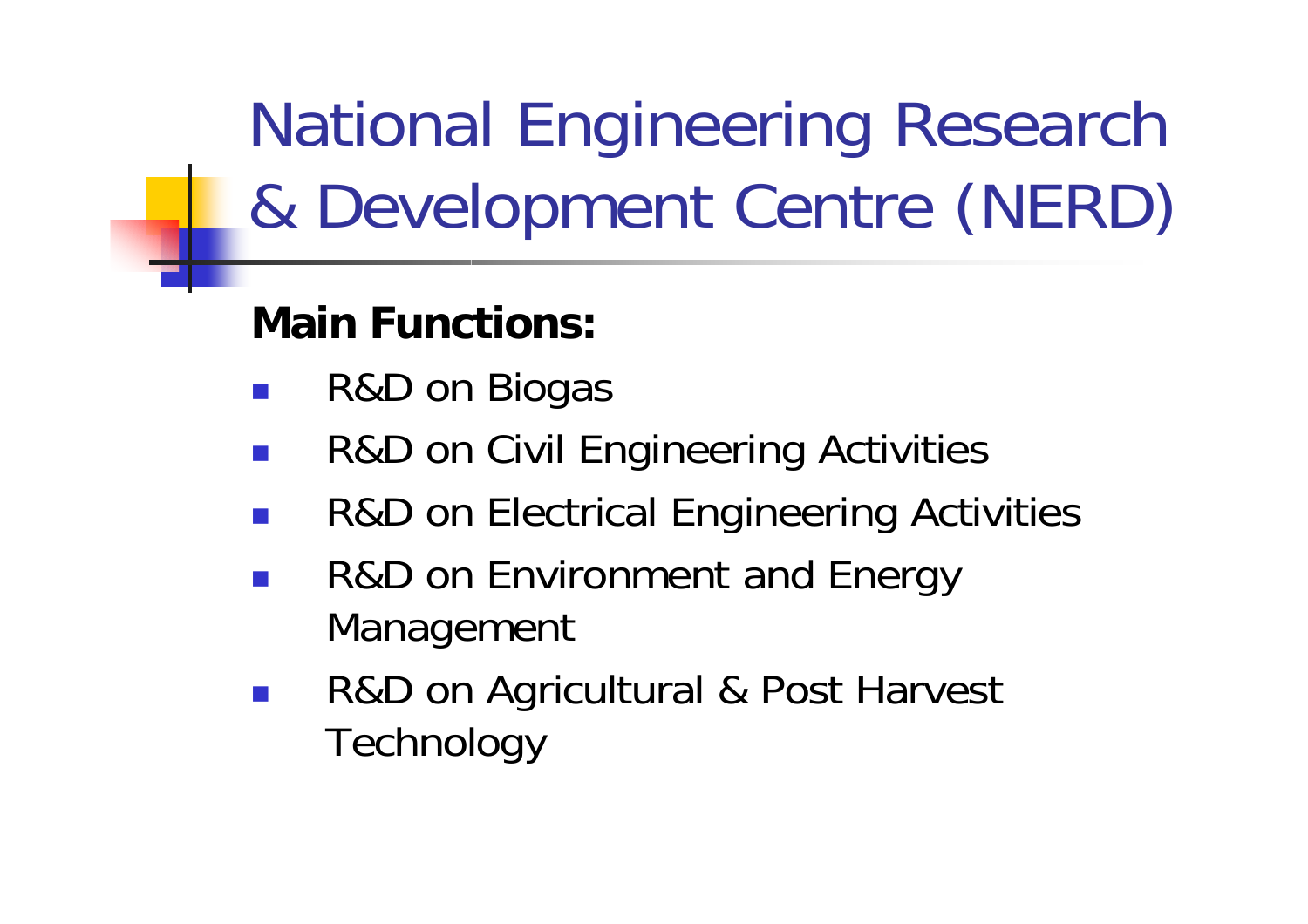#### Funds Allocated in 2006

- ■ Capital - The La
- Recurrent
- **Total**
- Rs. 68 millions
- -Rs. 39 millios
- Rs. 107 millions

Total Allocation for Agricultural Engineering Research - Rs. 01 million (less than 01% of the total allocation)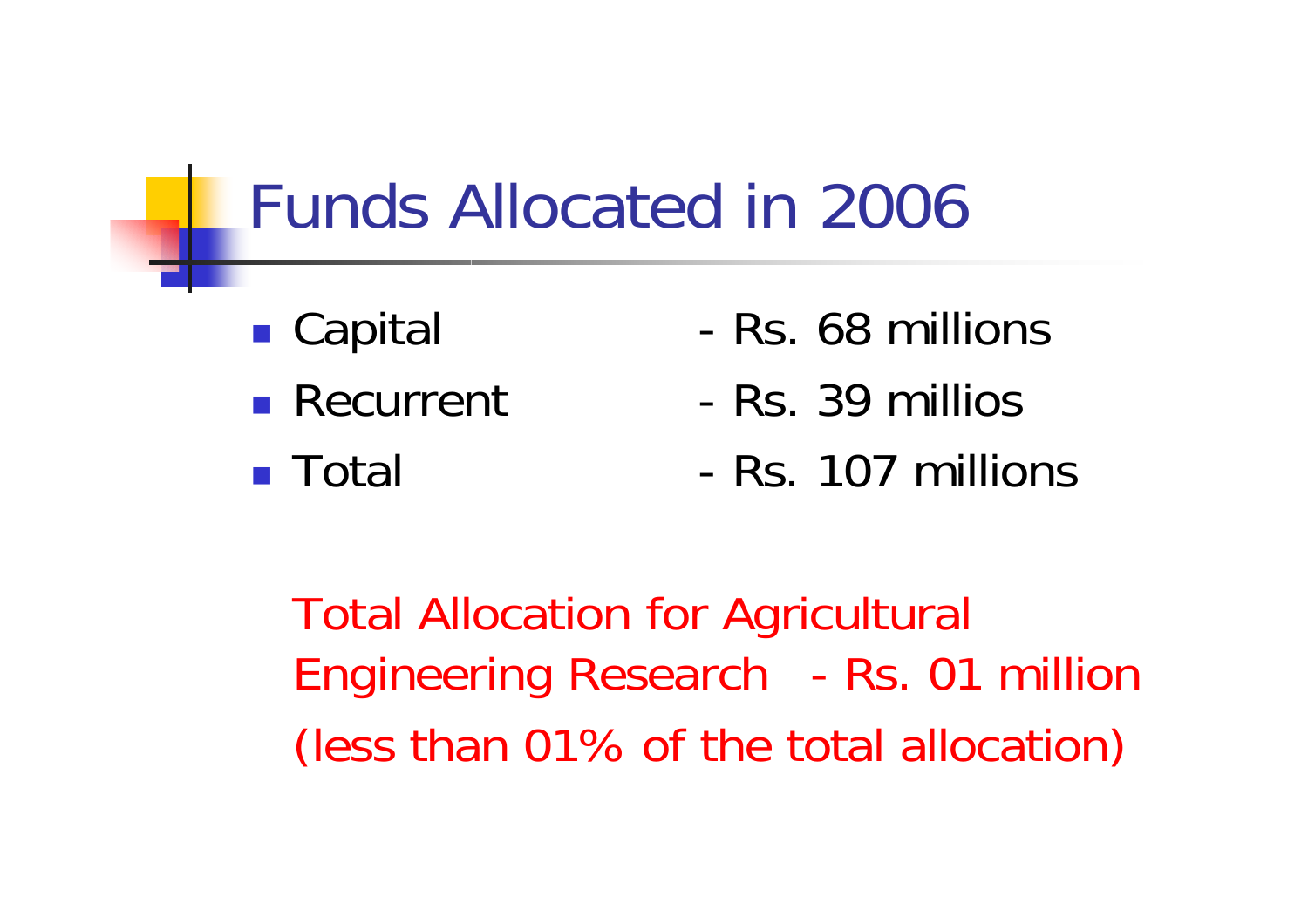#### Staff Position in 2006

**Service Service** ■ Total research engineers -45 **Engineers for Agricultural** Engineering Research -03

#### **(6.66% of the total research force)**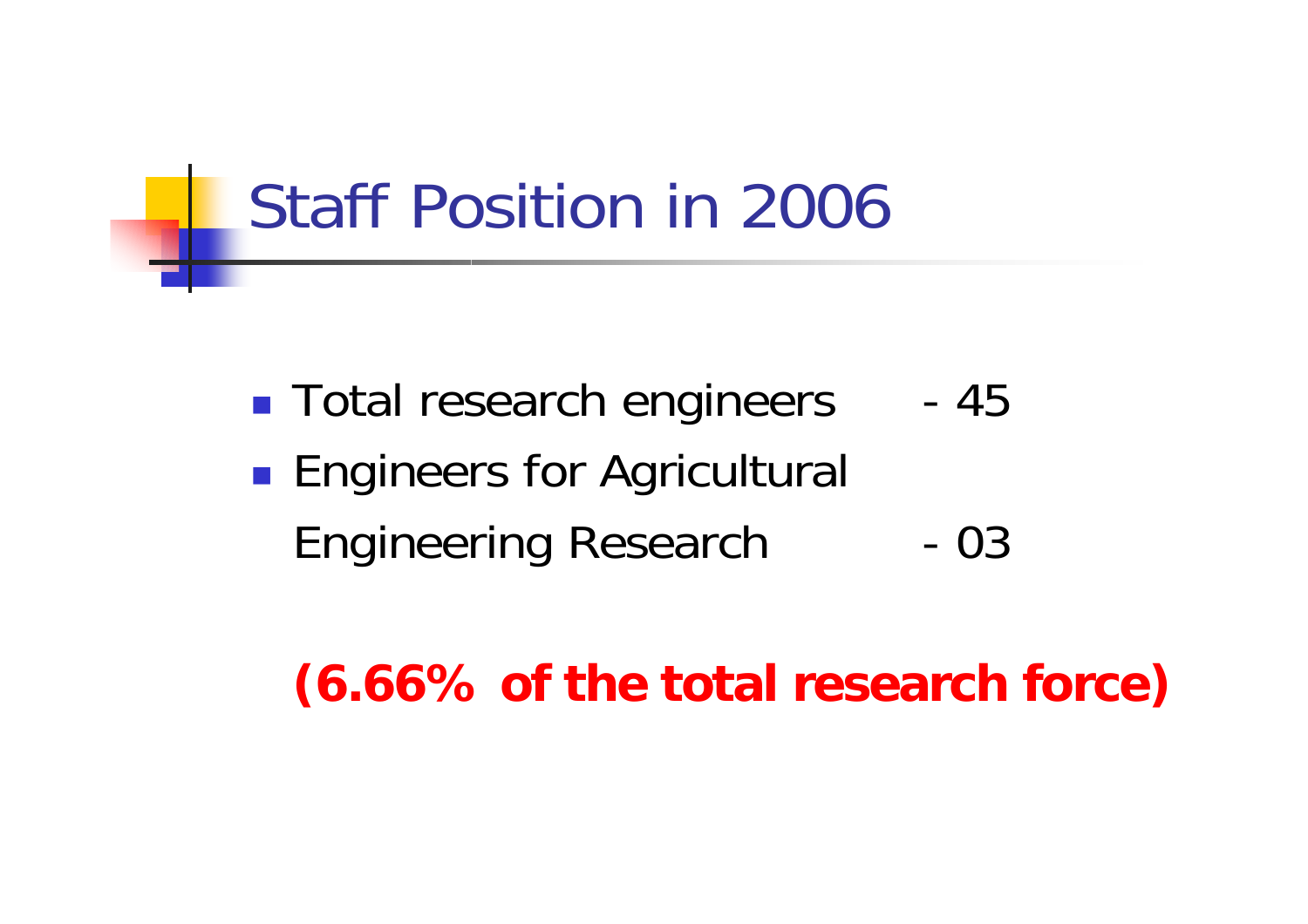# Universities

The contribution from the universities for applied research is not significant. Universities carry out only academic research which helps to develop science, as a part of student's projects. There is a hardly anything in practical use.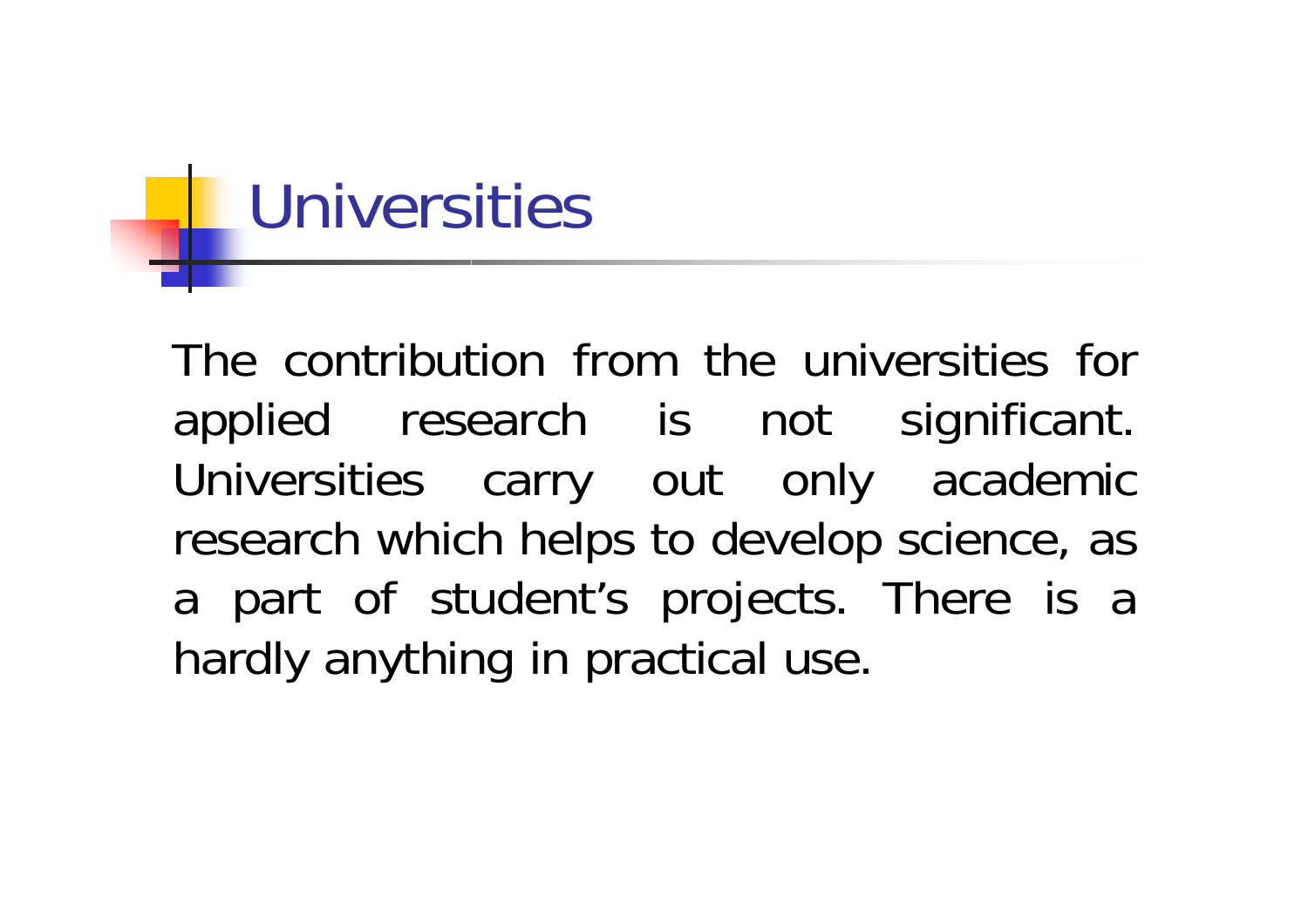

Private sector is very much concerned on profit. Their allocation and contribution in Research and Development is not significant.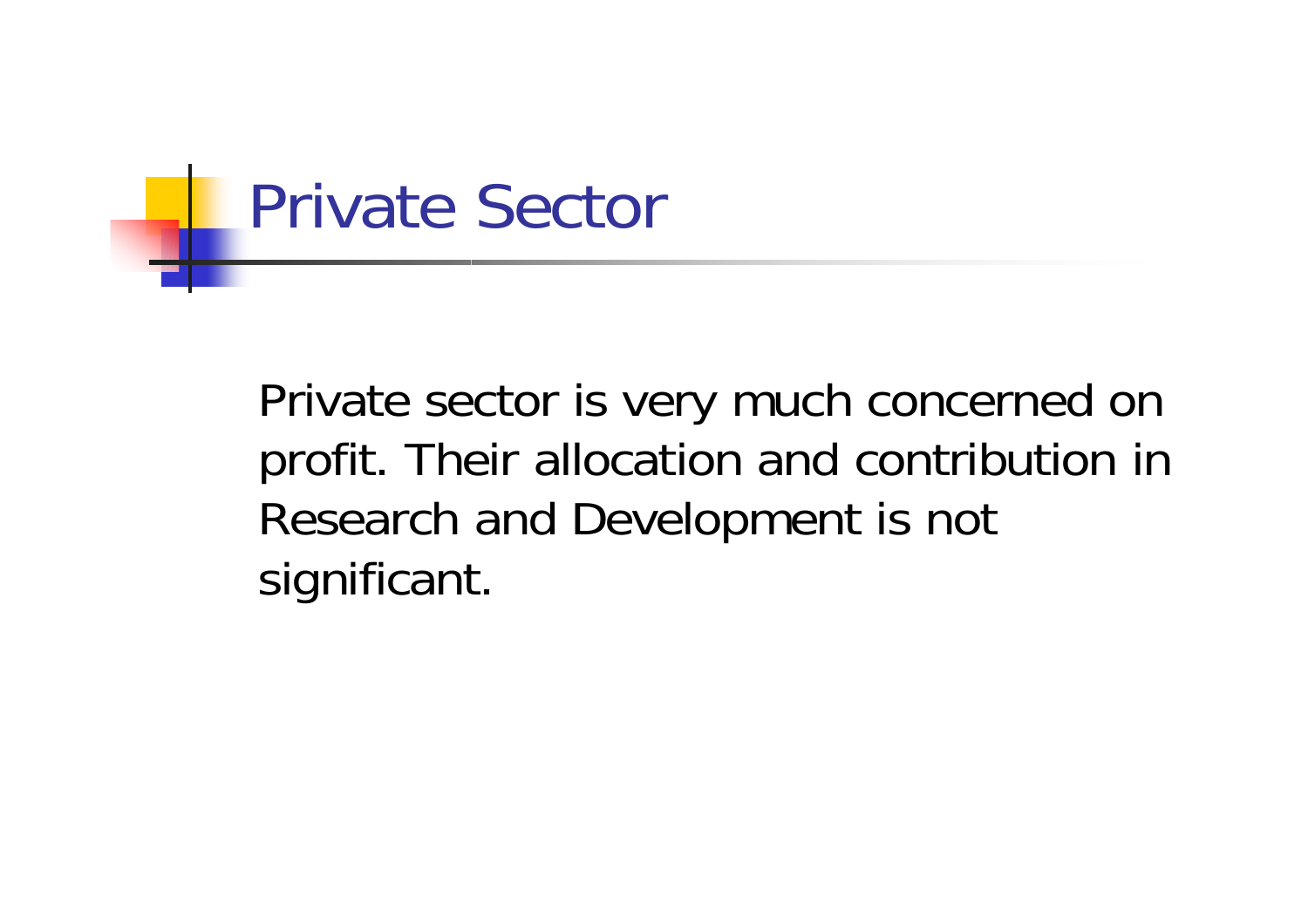### Conclusion

The funds and manpower allocated to R&D of Agricultural Engineering is not sufficient with compared to other fields. Hence it is very important to convince the policy makers to pay more attention to this field to get the maximum benefit of Farm Mechanization.